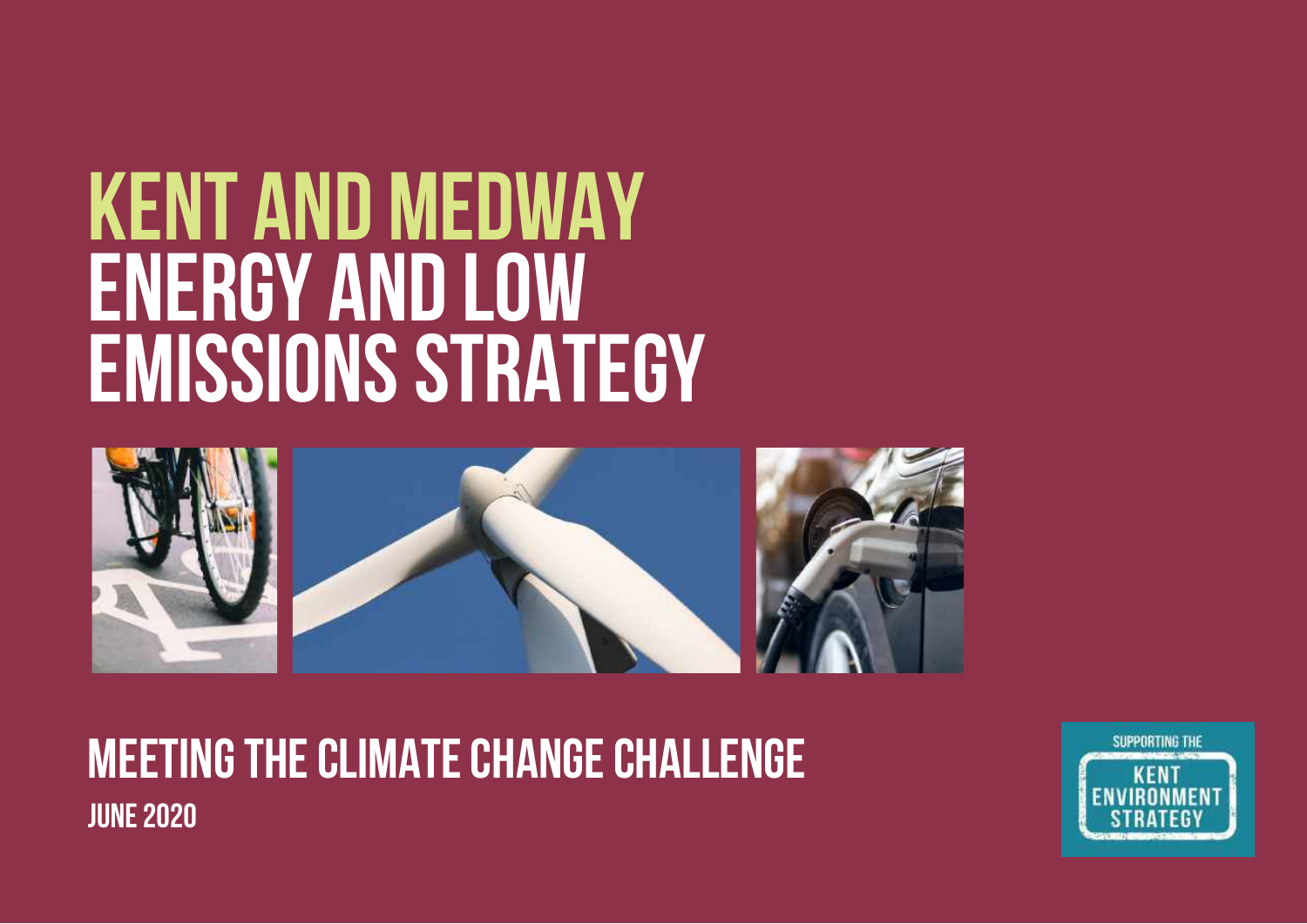# **CONTENTS**

| Foreword                                                   | 3  |
|------------------------------------------------------------|----|
| Vision                                                     | 4  |
| Introduction                                               | 4  |
| Purpose of this strategy                                   | 6  |
| Policy context                                             | 7  |
| Examples of activities and achievements in Kent and Medway | 8  |
| Kent and Medway key facts and figures                      | 9  |
| Our challenges                                             | 10 |
| How we developed the Energy and Low Emissions Strategy     | 13 |
| Energy South to East: Towards a low carbon economy         | 14 |
| Our ten priorities                                         | 15 |
| How we will deliver this strategy                          | 29 |
| Measuring progress - our indicators                        | 30 |
| Glossary                                                   | 32 |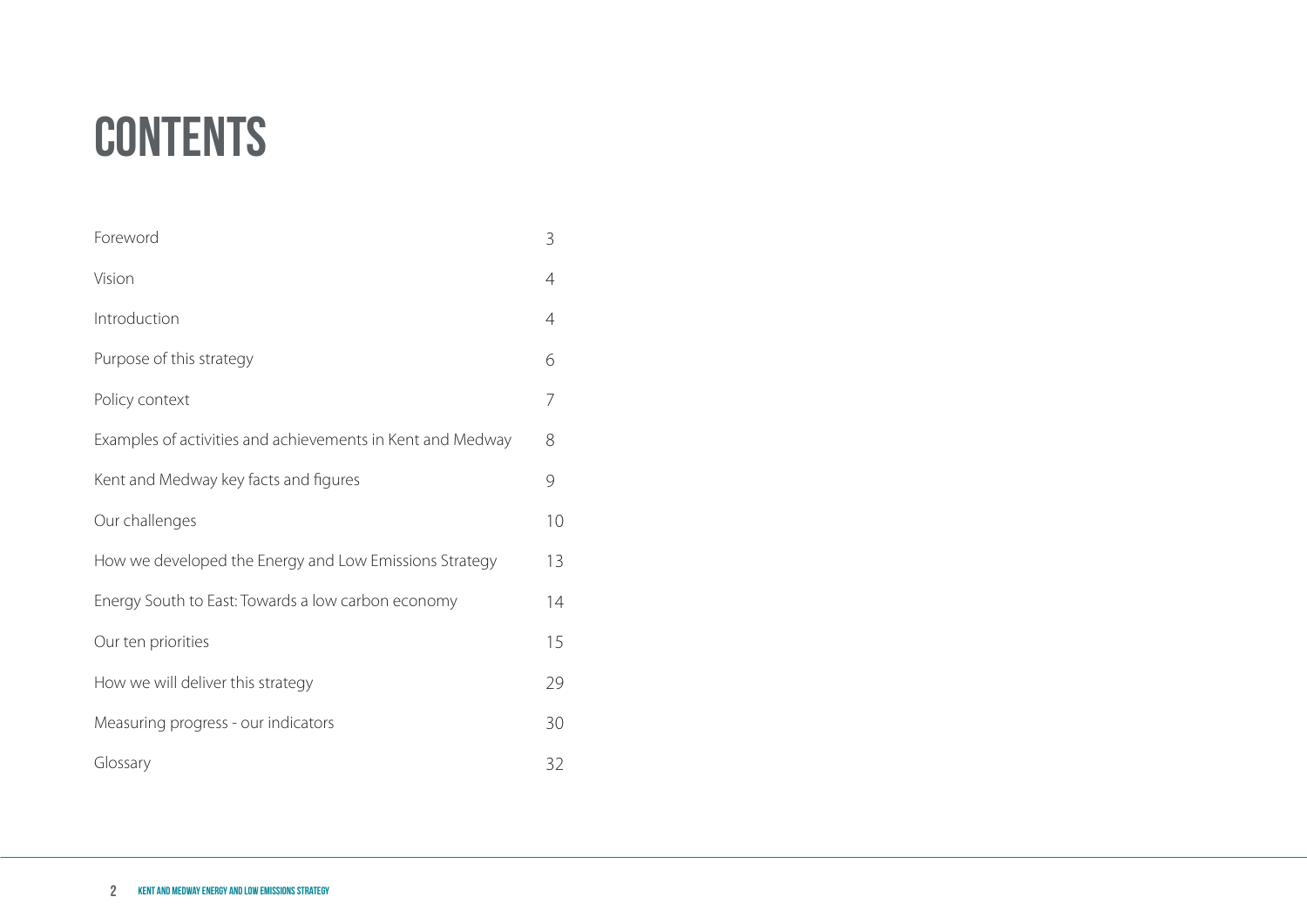## **FOREWORD**

We've only got one world. Just one. And it's changing.

Some will say **"It's always changed"**but this time around humans are responsible. The decisions we make today set the course for our planet's future. We must do the right thing.

Our Energy and Low Emissions Strategy is a big document with a single, simple goal - to ensure that every resident, neighbourhood and business in the county takes some simple steps to care for this beautiful, productive yet fragile part of the world – the bit we call Kent.

It is part of Kent's wider Environment Strategy and offers you an invitation - an invitation to come with us and find something you can do for your world. Get involved. Join in.

The first step is to recognise this climate emergency and the second is to commit to the change we need to rescue and sustain our world. There is huge pressure for growth in our county and we need to find new ways to ensure it is GOOD growth. It matters to our environment, our economy and our health. As the gateway to Europe we are well placed to take a lead on energy and emissions and our contribution could have positive impacts far beyond our county boundaries.

The call to action is all around us. We see a growing number of severe weather events and nature's response of flooding and then water shortages, icy winters and then rising temperatures. Kent is a wonderful county full of opportunity, but the truth is that some of our people live in places where air quality is low or where fuel poverty is high.

We can all make better choices - when we travel, when we invest, where and when developers plan new homes, when we choose a vehicle or when we insulate our homes. Those decisions are better when advice and learning is shared and when private and public sectors work together.

Please take a look at this Strategy and commit yourself to be part of it.

It means the world to us.

**3 Kent and Medway Energy and Low Emissions Strategy**





alent Sauce

**Roger Gough** Leader of Kent County Council

**Alan Jarrett** Leader of Medway Council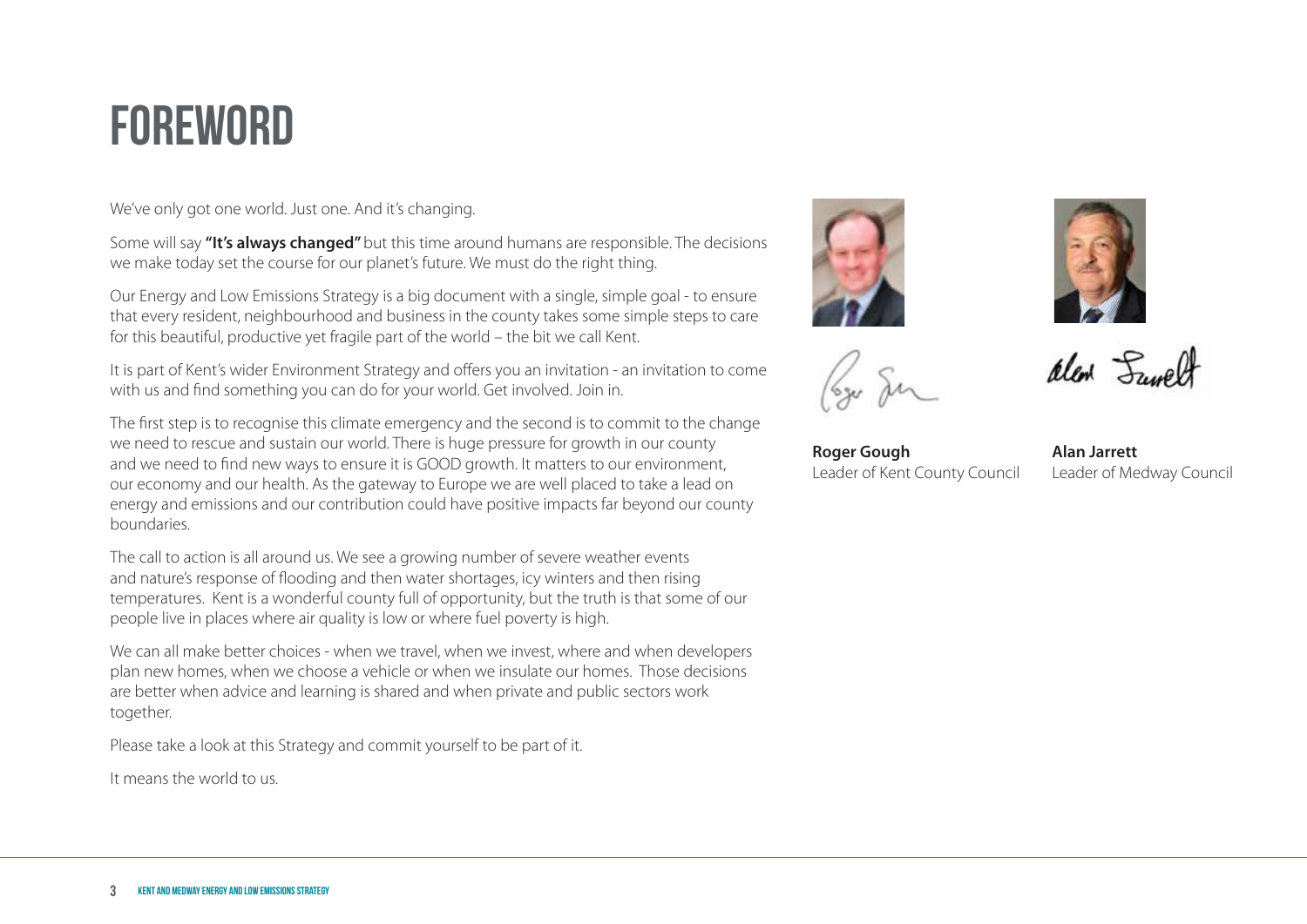**By 2050 the county of Kent has reduced emissions to net-zero and is benefiting from a competitive, innovative and resilient low carbon economy, where no deaths are associated with poor air quality.**

# **VISION INTRODUCTION**

#### The **coronavirus pandemic has changed the**

**world,** but presents an opportunity to rebuild the county stronger, cleaner and more resilient. At the same time, **our climate is changing** and the effects are already being felt in Kent and Medway. Limiting our contribution to global warming and driving low carbon economic recovery will undoubtedly be the most urgent issues of this decade.

In recognition of the UK environment and climate emergency, all 14 local authorities in Kent and Medway have committed to ambitious targets to reduce greenhouse gas emissions to net-zero by 2050 at the latest. Our joint action has already seen carbon dioxide emissions in the area fall by 37% since 2005, but fully decarbonising our economy

over the coming years will require momentous effort and rely on action taken in partnership.

The coronavirus pandemic will severely restrict growth in the short term, but as we emerge from this crisis the longer-term trajectory will be a **return to growth,** and this growth must be low carbon. By 2031 it is anticipated that there will be almost 180,000 new homes and nearly 400,000 extra people, a 24% increase from 2011 levels. The local economy is also expected to expand, creating an additional 170,300 jobs by 2031 a 21% increase from 2011 levels, in line with forecast population growth.

**Economic recovery** presents an opportunity to invest in new jobs and low carbon infrastructure; support innovation, re-skilling and retraining to expand the low carbon and environmental goods and services sector; and drive a shift in social norms and behaviour change that will benefit health and reduce emissions. A green, clean economic recovery will help protect the climate, air, land and water on which future generations depend.

Kent and Medway are already experiencing significant environmental issues and constraints.

Trees, hedgerows, grasslands, wetlands and saltmarsh all provide **natural carbon storage** that can provide a significant contribution to our net-zero targets; as well as other environmental and health benefits. However, these important habitats are

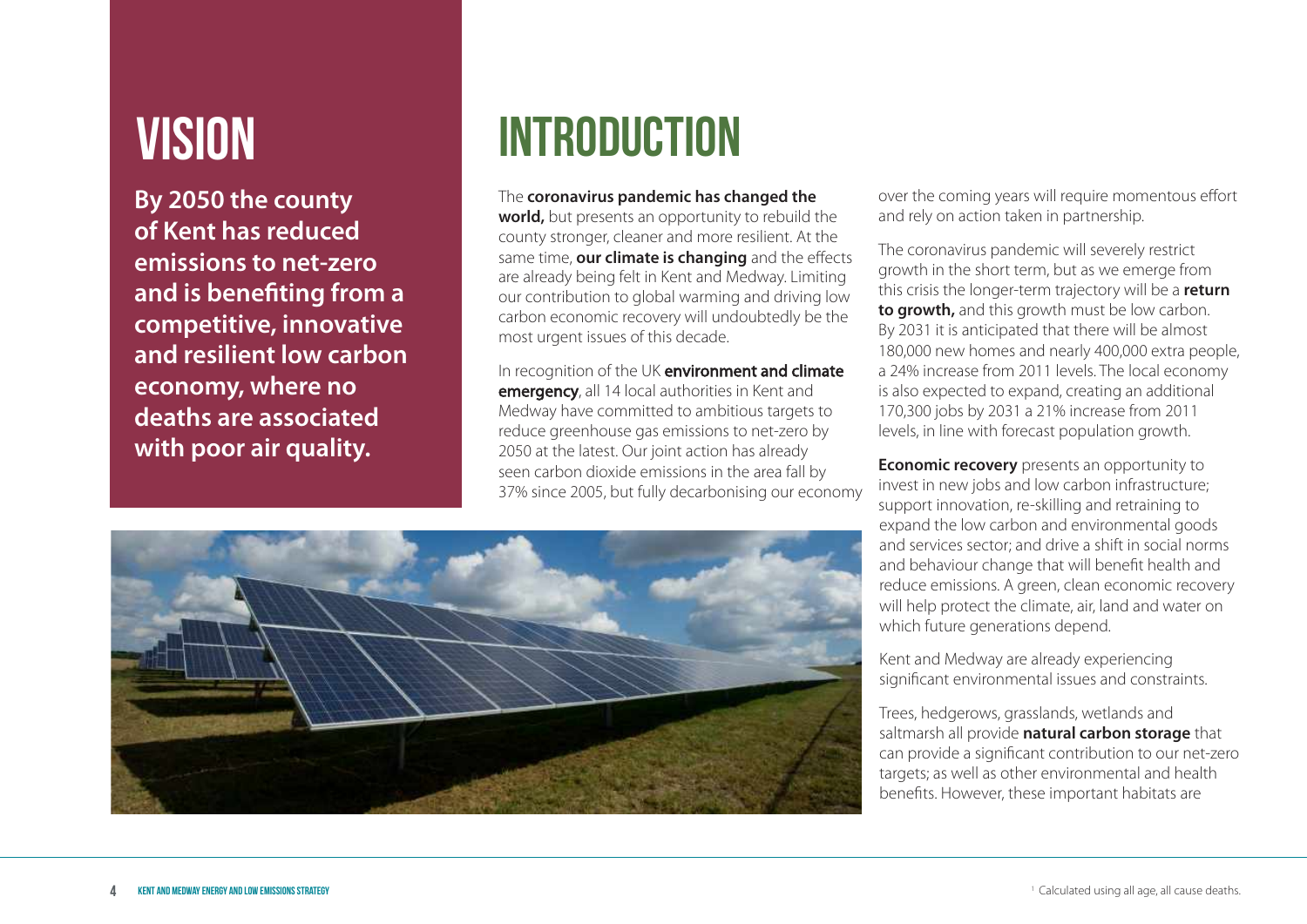at risk from land use pressures, lack of appropriate management, climate change and diseases such as Ash Dieback *(Hymenoscyphus fraxineus),* which threatens Kent's most widespread tree species.

Although air quality is generally improving in line with national trends, there are still **43 Air Quality Management Areas** across Kent and Medway and significant pockets of poor air quality along the county's major road networks. It is estimated that in 2017, there were 922 deaths associated with particulate matter (PM2.5) exposure across Kent and Medway.<sup>1</sup>

**Pollution from road vehicles** is the main cause of poor air quality across Kent and Medway and is also the largest source of carbon emissions. In addition, congestion continues to be a problem, with average journey times on A-roads increasing 6% since 2015. Keeping the county moving is a high priority, as congestion negatively impacts productivity levels and air quality.

Actions to improve and promote public transport and encourage walking and cycling for short journeys, will have the dual benefit of reducing harmful emissions and tackling congestion. Supporting the switch away from petrol and diesel to clean, alternatively fuelled vehicles will also be essential. Over 4,845 ultra-low emission vehicles are already registered in Kent.

The cost of energy is rising. The average annual domestic combined gas and electricity bill increased by 8.8% between 2017 and 2019 and now costs

£1,360.<sup>2</sup> Government data shows that in 2017, 9.6% of Kent and Medway residents were living in **fuel poverty.**

Many Kent and Medway homes, often those of the most vulnerable residents, are cold and poorly insulated. 34% of homes that have an Energy Performance Certificate have the lowest energy efficiency ratings (E, F and G); usually due to inadequate insulation and inefficient heating systems, which can result in higher energy bills.

In industry, approximately 75% of the energy used is to produce heat, much of which is wasted. This is also true across Kent and Medway. The Government expects **business and industry** to improve energy efficiency by at least 20% by 2030,<sup>3</sup> this includes a focus on industrial heat recovery.

Ensuring an **affordable energy supply** for all and continuing to promote energy efficiency, forms a significant element of our Strategy. Supporting new forms of renewable low carbon energy supply will be an important part of the mix, and an opportunity to grow new low carbon sectors. The county has already seen an increase in renewable energy generation of 726% since 2012 (230MW to 1900MW). We must be bold and encourage new developments to create their own decentralised energy.

However, low carbon technologies such as electric vehicles and local renewable energy generation pose a challenge to the electricity grid network in Kent and Medway which is already significantly constrained, and which could inhibit future growth. Therefore,

we must work with the energy utility companies to create a more resilient, **smart and innovative local energy system** to ensure we have the energy we need, when we need it, at the right price and without any negative environmental impacts.

**Economic recovery, if clean, is a significant**

**opportunity** for Kent and Medway. Measures to tackle poor air quality and lower greenhouse gas emissions will have multiple benefits. For instance, promoting walking and cycling for short journeys improves health and reduces congestion; increasing tree and hedgerow coverage can help improve air quality, manage flood risk and support biodiversity; and supporting a switch to more efficient, low carbon energy use creates jobs and new market opportunities.

By tackling poor air quality, energy and carbon constraints in parallel, and by working closely across the public sector, business and communities to scale up action, we can protect health, the environment and be a significant player in the low carbon environmental goods and services sector (LCEGS) both in the UK and internationally.



<sup>1</sup> Calculated using all age, all cause deaths

<sup>2</sup> Provisional estimated average bill, Department for Business, Energy and Industrial Strategy (December 2019). <sup>3</sup> Department for Business, Energy & Industrial Strategy, "Helping businesses to improve the way they use energy: call for evidence," 18th July 2018 [online]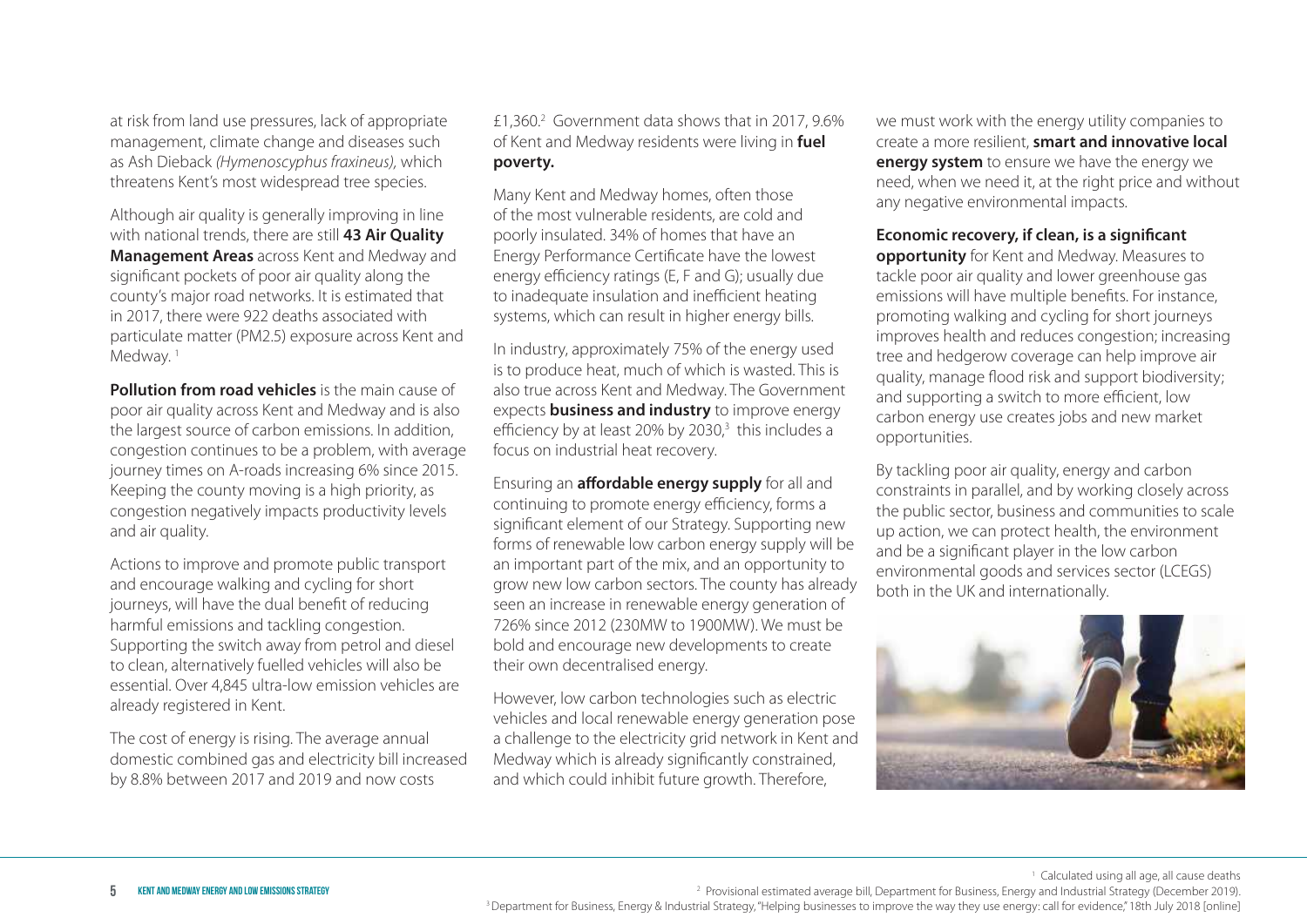# **PURPOSE OF THIS STRATEGY**

The Kent and Medway Energy and Low Emissions Strategy sets out how we will respond to the UK climate emergency and drive clean, resilient economic recovery across Kent and Medway. Taking an evidencebased approach, it identifies a pathway to reduce greenhouse gas emissions, eliminate poor air quality, reduce fuel poverty, and promote the development of an affordable, clean and secure energy supply for this county. It is informed by and delivers, but does not duplicate, the priorities and actions from other strategies related to energy and the environment. The strategy also builds on the strengths and activities of other partner organisations.

#### The Strategy has four strategic aims:

- **1. EVIDENCE:** Provide an ongoing evidence and intelligence base; linking data sets to identify hot spots and opportunities, and to build the business case for action across Kent and Medway
- **2. POLICY AND STRATEGY:** Facilitate the development of evidencebased policy and strategy to future-proof economic recovery, tackle emerging issues and realise opportunities
- **3. LEADERSHIP:** Support the public sector across Kent and Medway to play a strong leadership role with regards to challenges and opportunities
- **4. ACTION:** Facilitate increased and accelerated action and implementation across Kent and Medway

The priority actions to deliver these four aims over the next five years are described on pages 15-27. Further information on the detailed actions, timescales and outputs are provided in the technical implementation plan, which is published alongside this strategy.

#### **SUPPORTING DELIVERY OF THE KENT ENVIRONMENT STRATEGY**

The Kent and Medway Energy and Low Emissions Strategy sits within the framework of the Kent Environment Strategy, which was published in 2016.

The Kent Environment Strategy provides the basis for closer cross-sector partnership working between environment, health and economic agendas. It identifies the high-level priorities to support sustainable economic growth whilst protecting and enhancing the natural and historic environment, and sustaining vibrant, healthy and resilient communities.

The Kent and Medway Energy and Low Emissions Strategy delivers across all three themes of the Kent Environment Strategy:

**THEME 1:** BUILDING THE FOUNDATIONS FOR DELIVERY – aims to ensure decision makers have an evidence-based understanding of the risks and opportunities relating to energy and emissions and are incorporating them into strategies, plans and actions.

**THEME 2:** MAKING THE BEST USE OF EXISTING RESOURCES, AVOIDING OR MINIMISING NEGATIVE IMPACTS – aims to ensure existing infrastructure, assets and resources across the public, private and domestic sector are managed to reduce emissions and build a clean future energy supply.

**THEME 3:** TOWARDS A SUSTAINABLE FUTURE – aims to ensure Kent and Medway's communities, businesses and public sector have embraced clean growth and are working towards developing a clean, affordable and secure local energy future.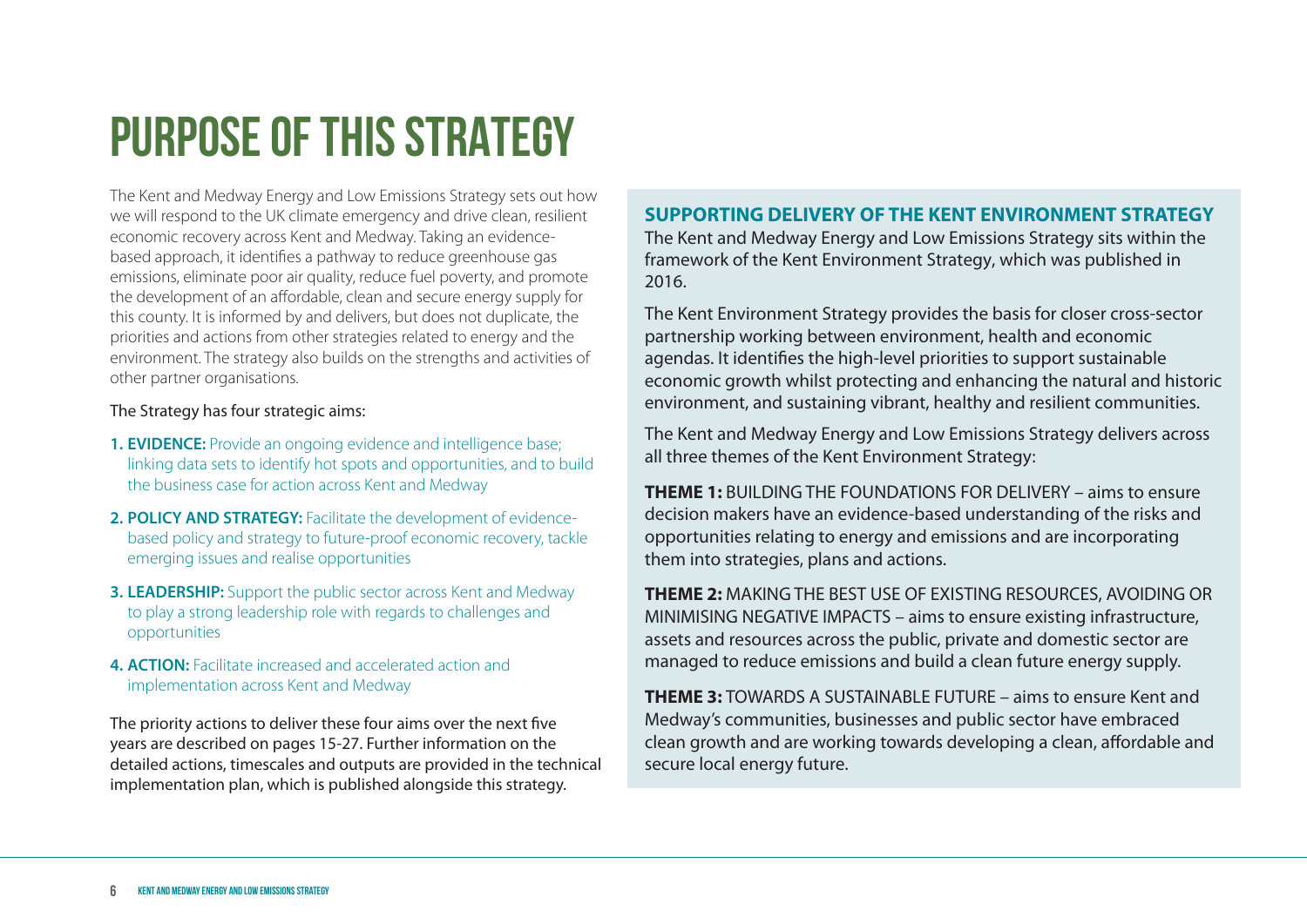# **POLICY CONTEXT**

Climate change, energy and air quality issues are high on the national agenda. The Government has set a clear policy direction by revising the Climate Change Act 2008 to legislate for net-zero by 2050. Net-zero means reducing greenhouse gas emissions to almost zero and balancing any remaining emissions with schemes to remove carbon dioxide from the atmosphere, such as tree planting or technology.

Further policy is set out in the Home Energy Conservation Act 1995, the 25 Year Environment Plan (2018), the Clean Growth Strategy (2017), the Clean Air Strategy (2019) and Clean Maritime Plan (2019), which aim to protect and enhance the environment, mitigate climate change, support clean, low carbon economic growth and address the negative impacts on health from a poor environment.

Local action will play a significant role in achieving these ambitions and therefore local policy must reflect these priorities. The key strategies that have influenced the development of the Energy and Low Emissions Strategy are summarised in Figure 1. Further detail on the policies driving action are outlined in the *Kent and Medway Energy and Low Emissions Strategy Evidence Base,* which is published alongside this strategy.



#### **25 YEAR ENVIRONMENT PLAN**

Aims to deliver cleaner air and water; thriving plants and animals; connect people with the environment; and secure the environment for future generations.

## **Clean Air Strategy**



Focuses on reducing industrial and transport emissions. It also aims to reduce particulate matter emissions from solid fuel used in homes. It also aims to tackle rising agricultural emissions.

#### **The Road to Zero**

Aims to ensure almost every car and van is zero emission by 2050. It supports delivery of both the Industrial and Clean Growth Strategies.

**Local Transport Plan 4: Delivering Growth without Gridlock (2016-2031)**



#### **SUSTAINABLE DEVELOPMENT GOALS**

Adopted by all United Nations Member States, the goals provide a shared blueprint for peace and prosperity for people and the planet, now and into the future.

#### **Industrial Strategy**

Aims to boost productivity, create good jobs and position the UK as a leader in low cost, low carbon innovation.

#### **The Clean Growth Strategy**

Aims to achieve nearly zero emissions from buildings and transport by 2050.



#### **Local Energy Strategy: Energy South 2 East**

Provides an analysis of the opportunities and challenges across heat, transport and power in South East England.

**FIGURE 1:** Key national and regional strategies influencing the development of the Kent and Medway Energy and Low Emissions Strategy.

**OPPORTUNITIES** ш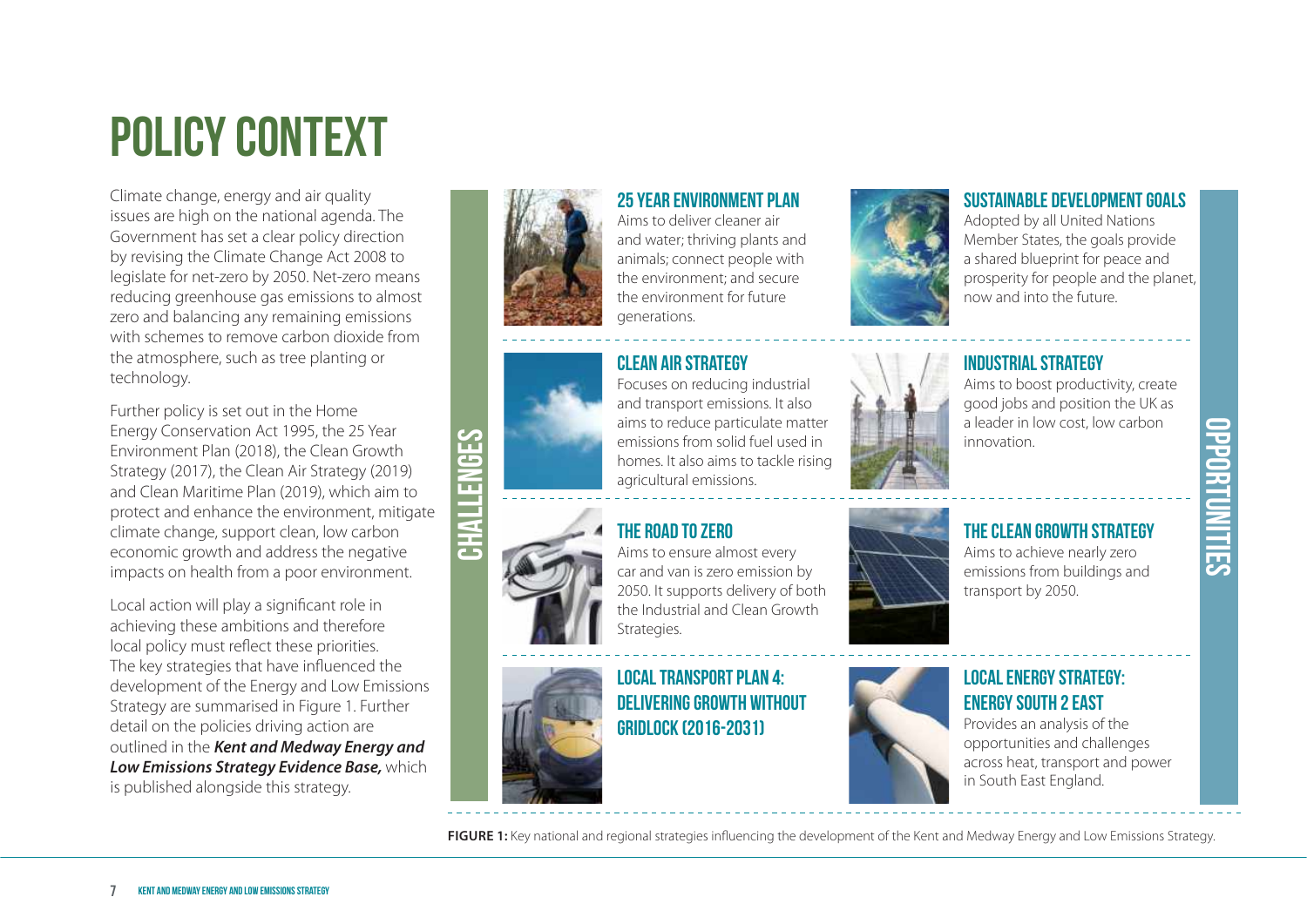## **EXAMPLES OF ACTIVITY AND ACHIEVEMENTS IN KENT AND MEDWAY**

Carbon dioxide emissions in Kent and Medway fell 37% between 2005 and 2017, hitting our 2020 Kent Environment Strategy target two years early.

The installed capacity of solar, wind, waste and Combined Heat and Power (CHP) increased by 726% in five years, from 230MW in 2012 to 1,900MW in 2017.

Kent and Medway's non-domestic gas consumption decreased by 57% between 2005 and 2018, whilst domestic gas consumption fell by 20% over the same period.

Low Carbon Across the South East (LoCASE) has been identified in the Tri-LEP Energy Strategy as an exemplar project for replication across the south-east region. Supported by European funding, LoCASE provides free support to help businesses become more competitive and profitable while protecting the environment and encouraging low carbon solutions. Since LoCASE began in 2016, £3.5m has been awarded to 425 Kent and Medway businesses.



The number of days of moderate or high air pollution in Kent and Medway fell between 2012 and 2016 and there have been improvements in most Air Quality Management Areas.



Since the Warm Homes Scheme began in 2014, over 2,400 energy efficiency measures have been installed in over 2,300 homes in Kent and Medway.

Average household electricity use in Kent and Medway continues to fall; down from 4,117 kWh in 2015, to 3,894 kWh in 2018. A 5% reduction in three years.

4,845 ultra-low emission vehicles (ULEVs) are registered in Kent (September 2019). In February 2019, Kent County Council was awarded £180,000 from the Government's Office of Low Emission Vehicles to install 8 rapid chargers for use by taxis in 6 Kent Districts.



In a 2018 survey of Kent residents, 85% reported that they have fitted energy efficiency measures, such as loft or cavity wall insulation, and 40% have fitted energy monitoring equipment.

89% of newly built homes in Kent and Medway had an Energy Performance Certificate rating of A or B in 2017, meaning they have the highest energy performance, up from 62% in 2011.

There has been a 42% increase in people using train stations in Kent in the past ten years. In 2016/17, 1.8 million people used Ebbsfleet International Station.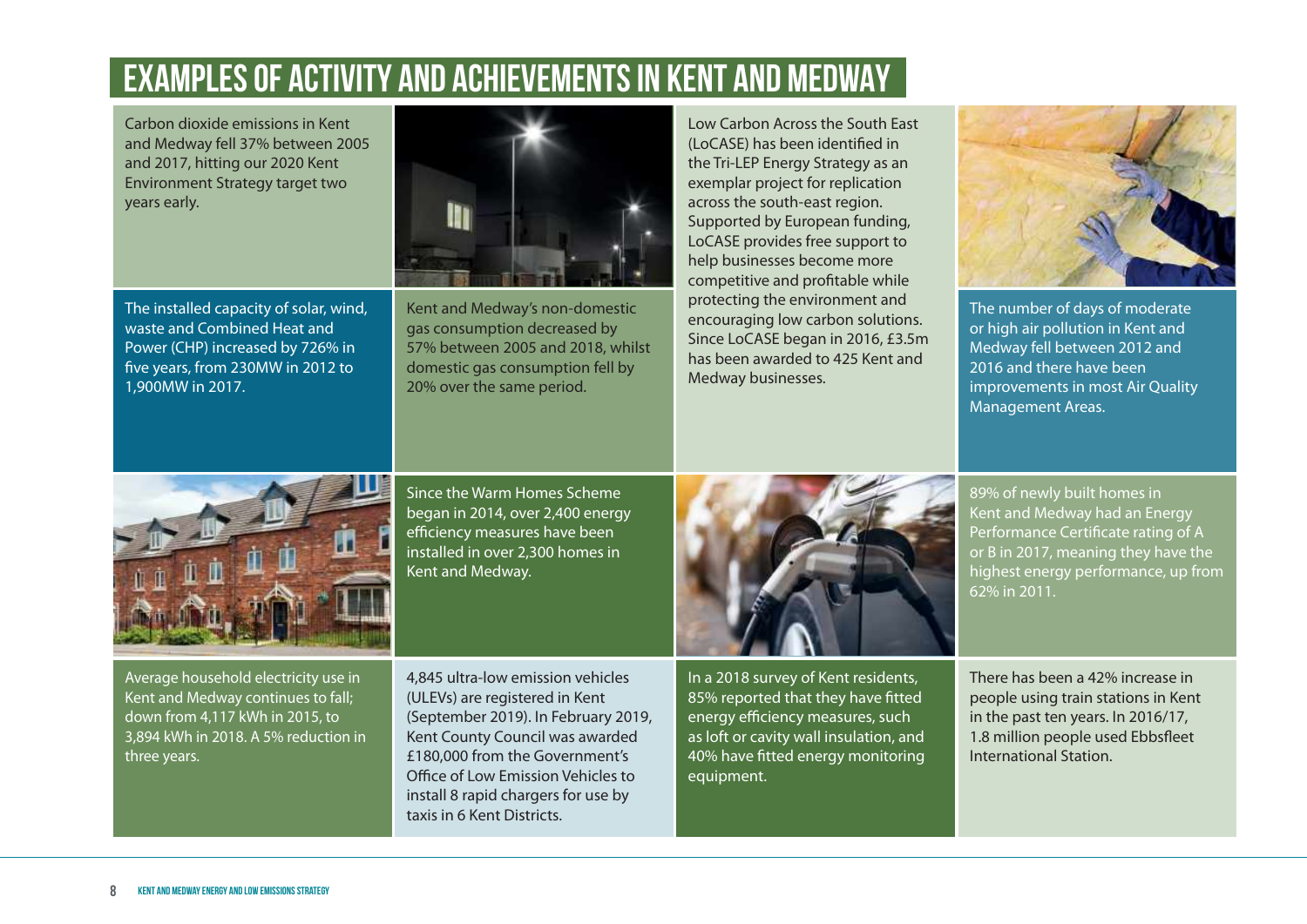### **KENT AND MEDWAY KEY FACTS AND figures**

54% of total fuel consumption is from gas and electricity

**vehicle movements 9.2m**

**at Port of Dover and Channel Tunnel every year**

Heat networks<sup>4</sup> currently provide 2% of the UK heat 43% by 2050.



14.3% increase in the number of vehicles on major roads in Kent between 2006 and 2016

**EFG** 23% of homes and 19% of public buildings are E, F, or G rated, meaning they have the worst energy performance, highest energy running costs and make a bigger contribution to

11% of residents have reported that they struggle to pay their energy

## bills. 41% of those, live in rented accommodation. <sup>5</sup>

## **BY 2031 KENT AND MEDWAY ARE EXPECTING TO SEE<sup>6</sup>**







**396,300** additional people

**(23% growth)**



**170,300** additional jobs **(21% growth)**

**This predicted population and economic growth will require a higher demand for energy. It is likely that domestic gas and electricity sales will rise by 23% and 19% respectively from 2014/15 to 2030/31.**

**73,000** CO. households in fuel poverty (2017)



emissions.

Kent's rate of Excess Winter Mortality was the same as the South East and English averages in 2017/18.



transport since 2005. Kent's rate of Excess Winter Mortality was the same as the South

Only a 4.5% fall in carbon emissions from

East and English averages in 2017/18.

Kent and Medway's mortality rate associated with poor air quality is worse than the national average.

**43 Air Quality**

**Air Quality Management Areas, where air pollutants have been known to exceed government objectives.**

> <sup>4</sup> Heat networks supply heat from a central source to consumers. <sup>5</sup> Kent Environment Strategy resident survey, July 2018 <sup>6</sup> Figures identified by the Growth and Infrastructure Framework for Kent and Medway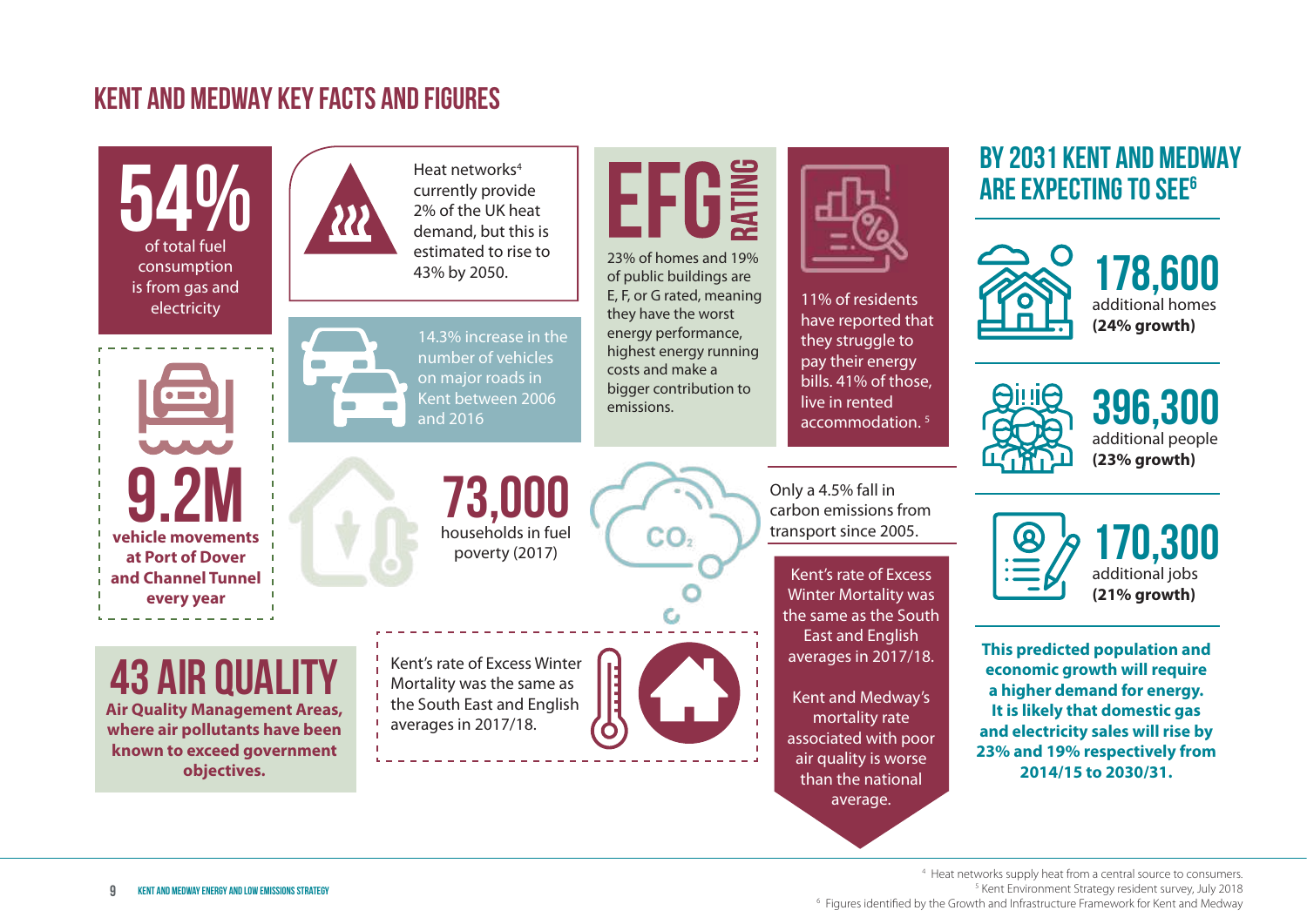## **OUR CHALLENGES**

Despite the many successes and opportunities, Kent continues to face some significant challenges. These will need to be addressed in the short to mediumterm if the environmental condition of the county is not to see considerable deterioration. The Kent and Medway Energy and Low Emissions Strategy Evidence Base identifies the key issues, which are summarised here:

#### **SECURING A CLEAN, GREEN ECONOMIC RECOVERY**

Supporting economic recovery from the coronavirus pandemic and accommodating the significant levels of housing growth currently required by government will be a major challenge for the county and is an influencing factor in all the key issues identified. This means not only creating new jobs and supporting low carbon innovation, but also advancing climate action in ways that make Kent and Medway more resilient and attractive places for low carbon companies to invest. Principles of Clean Growth (growing our economy whilst reducing greenhouse gas emissions), must be factored into all planning and development polices and decisions, whilst not becoming a barrier to new development.

#### **REDUCING GREENHOUSE GAS EMISSIONS TO NET-ZERO**

All local authorities in Kent and Medway have committed to reducing greenhouse gas emissions to net-zero. Our current progress is a 37% reduction in carbon dioxide emissions since 2005 but achieving our target will require a substantial step up in action, both in terms of scale and speed.

Whilst emissions from the industry and commercial sector and domestic sector have fallen significantly over the period (falling 57% and 35% respectively). emissions from the transport sector have only reduced by 4.5% (see Figure 2). The transport sector is now the largest source of emissions in Kent and Medway.

To date, much of the reduction in emissions has been due to a national decrease in the use of coal for electricity generation and the closure of a small number of energy-intensive industrial plants. However, in order to achieve net-zero, all



**FIGURE 2:** CO<sub>2</sub> emissions profile for Kent and Medway; this data includes estimated emissions for the industrial and commercial, transport and domestic sectors. Note: kt refers to kilotons

sectors will need to use resources much more efficiently and switch to lowcarbon fuels for electricity, heating and transport.

We will also need to increase the amount of carbon stored in the natural environment; this is known as carbon sequestration. Soil and vegetation such as trees, hedges, wetlands and kelp all store carbon, so improving land management practices and increasing vegetation coverage will be essential if we are to achieve our net-zero target. These measures can also provide other benefits, such as reducing air and water pollution, reducing flood risk, improving biodiversity and providing health, cultural and leisure opportunities for local communities.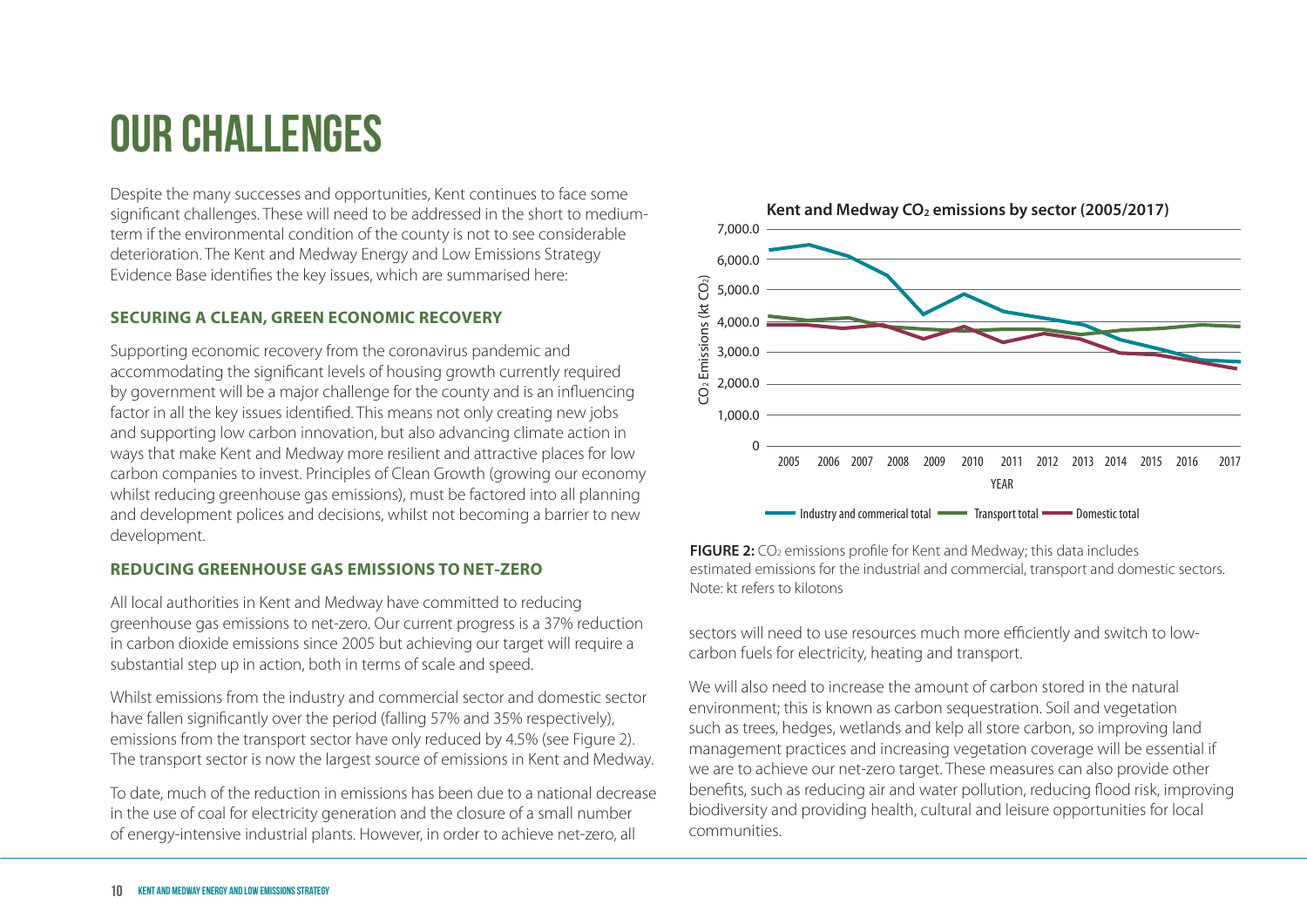#### **TACKLING HOT-SPOTS OF POOR AIR QUALITY**

Poor air quality is a major health challenge for the UK causing both short and long-term effects on health. Long-term exposure to air pollution can impact on all stages of life; from asthma in children, to emerging evidence linking fine particulate matter (PM2.5) to the progression of Alzheimer's and Parkinson's.

Public Health England estimates that the cumulative health and social care costs of air pollution (PM2.5 and NO2) in England could reach £18.6 billion by 2035. Poor air quality also has adverse impacts on the natural environment through damage to vegetation, soils, rivers and lakes.

Although air quality in the county is generally improving in line with national trends, there are still 43 Air Quality Management Areas and significant pockets of poor air quality along the major road networks. Kent and Medway's position between London and the continent brings air quality challenges associated with cross-channel traffic, including a disproportionately large number of HGVs, with their associated diesel emissions. Around the coast and ports, shipping brings additional impacts from the use of marine diesel. Even air pollution sources from outside Kent and Medway impact the population; with easterly winds bringing pollution from continental sources and westerly winds bringing urban pollution from London.

#### **PROTECTING THE VULNERABLE**

It is often the most vulnerable and deprived that suffer the most from poor air quality, cold homes and fuel poverty. Whilst air pollution is harmful to everyone, some people are at greater risk due to

- living in areas with high levels of air pollution
- learning or working near busy roads
- age; in the womb, infancy, early childhood and the elderly
- existing medical conditions, such as lung and heart disease and asthma.

These vulnerabilities are heightened among those living in the most deprived communities. This is due to poor housing and indoor air quality, the stress of living on a low income, unhealthy diet, smoking and limited access to green spaces.

Eliminating poor air quality and fuel poverty and achieving net-zero emissions will require changes to the way we travel, access services and use energy. We must therefore ensure that all residents in Kent and Medway are supported to make and benefit from these changes. For example, providing funding to help those in fuel poverty improve the energy efficiency of their home and ensuring superfast broadband, public transport and refuelling points for low carbon vehicles are widely available.

#### **GROWTH WITHOUT GRIDLOCK – ENABLING INTEGRATED AND CONNECTED TRANSPORT, TRAVEL AND DIGITAL CONNECTIVITY**

A convenient, affordable and reliable transport network is vital for providing access to facilities and services, connecting businesses and communities and reducing social isolation. However, transport contributes over 40% of the county's carbon emissions and pollutants from road vehicles have a negative impact on air quality and human health.

Kent is already experiencing increased congestion on its road and rail network. The average delay on Kent's A-roads has increased almost 7% since 2015 and average speed has dropped 1% over the same period. With severe congestion on the highway network, particularly in major town centres, growth across the county will be constrained without investment.

Achieving safe and effective transport networks that support clean economic recovery is a significant challenge. Our action must not only focus on low carbon road transport such as electric and hydrogen vehicles, but also promote smarter driving and traffic management; improve infrastructure for walking and cycling (active travel); ensure convenient connections to clean public transport; and support new transport models such as car clubs, car sharing and automated vehicles through the use of smart technology.

Promoting and supporting active travel will be an essential element of the strategy, which will not just help to reduce emissions, but also bring numerous health benefits.

At the same time, we need to support smarter working practices. The coronavirus pandemic forced many organisations and businesses to adapt to home working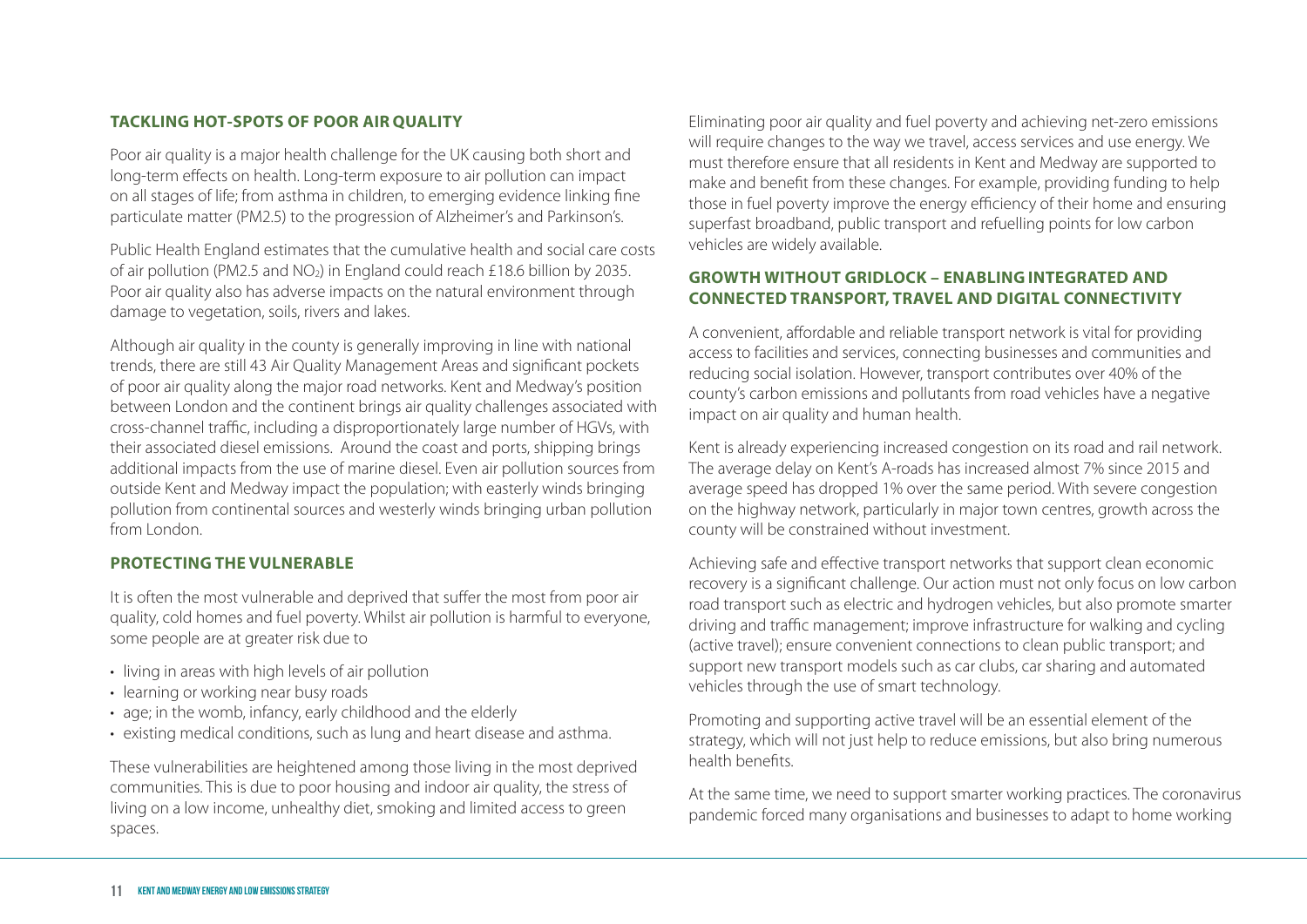overnight. As restrictions are lifted and the economy recovers, we must utilise and learn from this experience, whilst continuing to improve broadband services and enhance access to digital services to ensure demand for travel reduces permanently. Over 95% of Kent and Medway's homes and businesses now have access to superfast broadband, but there are still significant challenges to get 100% consistent coverage and service across the county and ensure the full benefits of digitalisation are realised.

#### **ENSURING ENERGY SUPPLIES ARE LOW-CARBON, SECURE, AFFORDABLE AND LOCAL WHERE POSSIBLE**

Energy prices are increasing again. Government data estimates that the average annual domestic combined gas and electricity bill increased by 8.8% between 2017 and 2019 and now costs £1,360. Higher energy prices can have an impact on business recovery and residents' wellbeing. Although fuel poverty levels vary across the county; from 12.3% in Thanet, to 7.7% in Dartford, eight council areas recorded fuel poverty rates higher than the South East average of 8.7% in 2017.

Continued housing growth means that our energy consumption is set to rise. A study commissioned by Kent County Council revealed that between 2014/15 and 2030/31, domestic gas demand in Kent and Medway is expected to increase by 23% and domestic electricity demand is expected to increase by 19%.

Demand for energy is exacerbated by the fact that large amounts are wasted. The UK has some of the least energy efficient housing stock in Europe and much of the industrial heat produced in South East England is released into the atmosphere, despite the fact it could be reused. There is a huge opportunity to utilise more efficient technology to reduce energy demand and achieve cost savings for residents and businesses alike.

Demand for heat and electricity, together with generation and supply is intrinsically linked to carbon dioxide emissions, due to our current reliance on fossil fuels. It is therefore essential to understand how much energy is used, by whom, how and for what, and how this might change in the future. This will allow us to identify the most appropriate and cost-effective interventions to support the transition to a secure, affordable, low or zero carbon energy system. The challenge of decarbonising energy at the local level will be threefold:

- Increase the supply of local, low carbon energy generation, at or near the point of use, whether domestic or industrial.
- Significantly cut consumption of energy derived from fossil fuels, for example, facilitating low-carbon energy connections for properties that are not connected to the gas network and still heated by coal or oil.
- Eliminate wasted energy through greater energy efficiency, targeting industrial processes, commercial buildings and homes.

#### **OVERCOMING ENERGY GRID CONSTRAINTS**

Energy security is vital to the development and growth of Kent and Medway in the coming years. However, the energy system in the UK and Kent is changing. Two-thirds of the UK's existing coal, gas and nuclear power stations are set to close by 2030 and any future power stations must be largely decarbonised, if the UK is to achieve its legally binding target of cutting carbon emissions to net-zero by 2050.

Much of the county is already subject to electricity grid network constraints, which is making new connections increasingly difficult, particularly for new energy generation projects. Electricity demand is also expected to grow significantly by 2050, driven by the growth in electric vehicles and increased electrification of heating, which could see up to 60% of homes using heat pumps. A drive towards locally generated renewable energy, often from smaller, more dispersed sources, will further ramp up pressure on an already constrained electricity grid network.

Changing supply and demand, though an enormous opportunity, also presents significant challenges to our existing system nationally and locally. It will require large amounts of investment in infrastructure and the transmission and distribution networks. It will be essential to map existing electricity and gas grid constraints against future development, to identify potential issues early and to identify any opportunities for local generation solutions, such as district heating systems.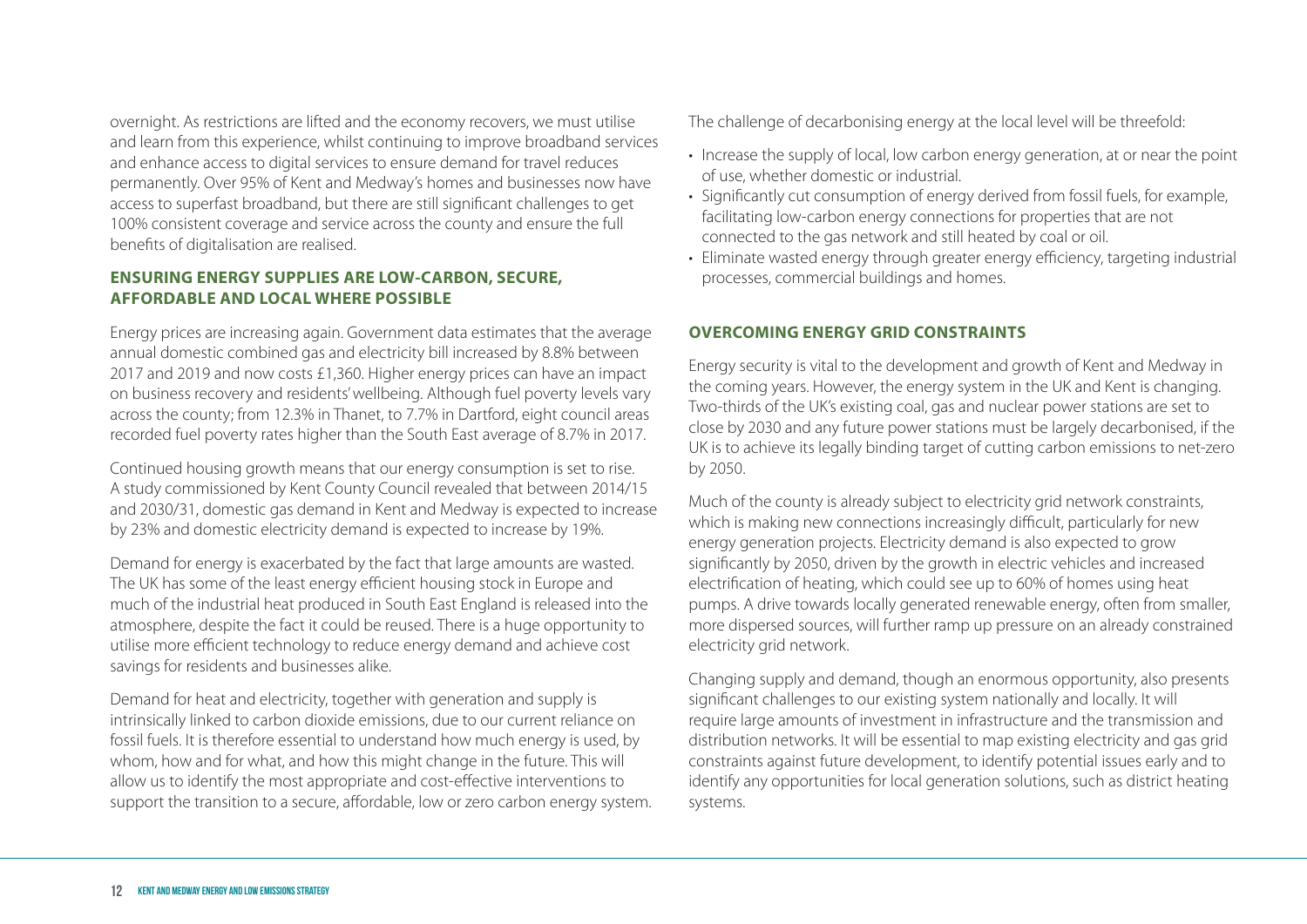## **HOW WE DEVELOPED THIS STRATEGY**

Underpinning this Strategy is the *Kent and Medway Energy and Low Emissions Strategy Evidence Base*, which is drawn from a wide range of sources:

- Government strategies, plans, reports and national data sets.
- The Tri-LEP Energy Strategy and Evidence Base.
- The Kent and Medway State of the Environment Report and annual monitoring report.
- AECOM Renewable Energy for Kent 2017 Update.
- Public health indicators and evidence covering national and local area data.
- Home energy conservation and fuel poverty action plans and reports.
- Air quality monitoring plans and reports from Kent District and Borough Councils and Medway Council.
- Public and private sector research and current activity on the topics of energy, fuel poverty, transport, air quality, growth and planning and the impacts on public health.
- The 2018 Kent Environment Strategy Public Perception Survey.

Central to the development of this strategy has been stakeholder engagement, through a dedicated cross-sector working group, workshops and consultations. Organisations and partners involved in the development of the strategy include, amongst others, all Local Authorities in Kent and Medway, Joint Chief Executives, Joint Kent Leaders, NHS, Kent Fire and Rescue Service, South East Local Enterprise Partnership, Kent and Medway Economic Partnership, Public Health, Kent Housing Group, Kent and Medway Air Quality

Partnership, Kent and Medway Sustainable Energy Partnership, Kent Energy Efficiency Partnership, Kent Planning Officers Group and Kent Health and Wellbeing Board. A summary of the review process is shown in Figure 3.



**Figure 3:** Summary of the review process used to develop the Kent and Medway Low Emissions Strategy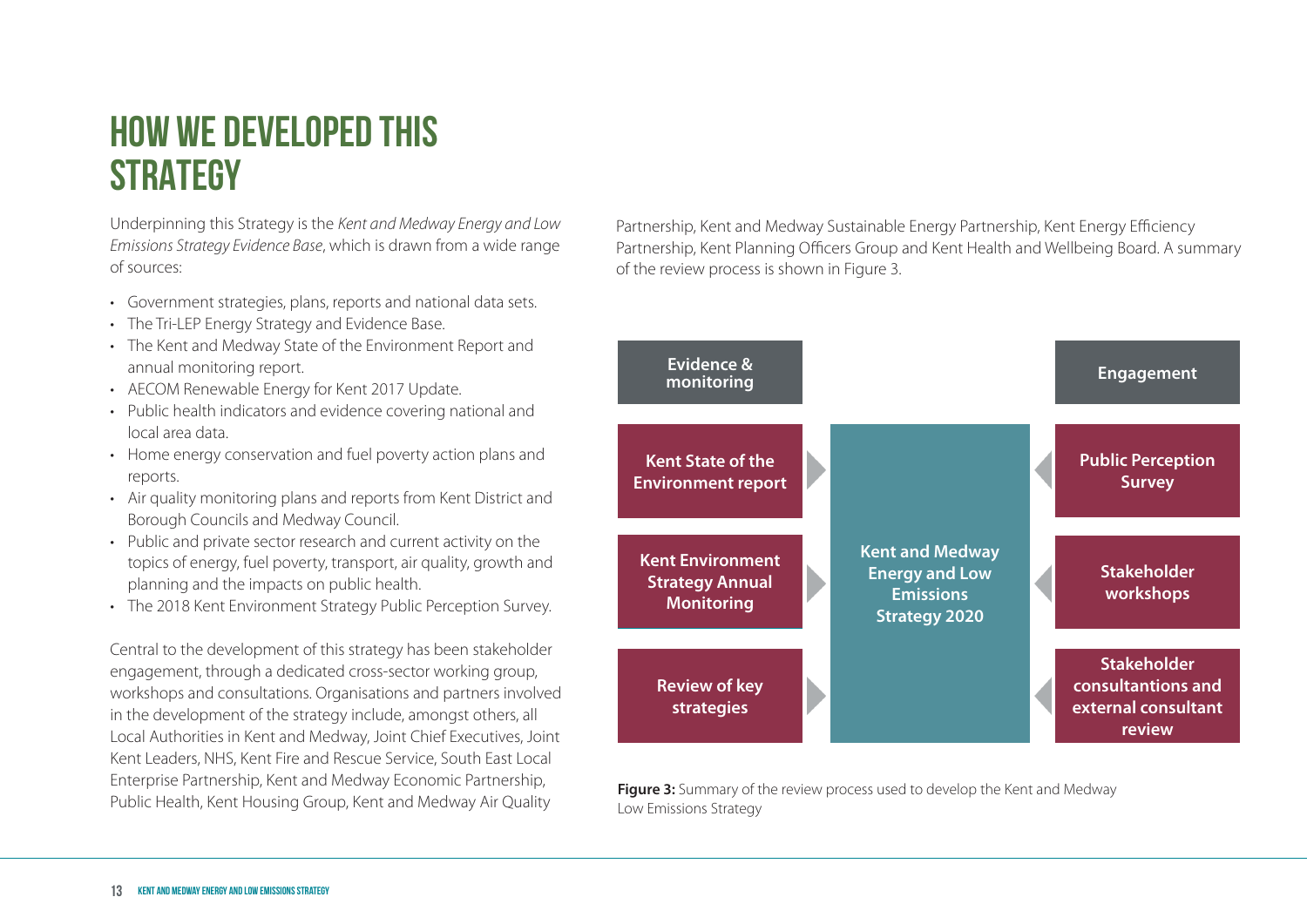## **ENERGY SOUTH TO EAST: TOWARDS A LOW CARBON ECONOMY -THE TRI-LEP ENERGY STRATEGY**

The Government's Department for Business, Energy and Industrial Strategy (BEIS) has requested and provided the funding to all Local Enterprise Partnerships (LEPs) to produce regional Local Energy Opportunities Strategies, which should provide a clear analysis of the local opportunities and challenges across heat, transport and power.

In response to this request, the South East Local Enterprise Partnership (SELEP) has partnered with Coast to Capital and Enterprise M3, to develop an ambitious regional Local Energy Strategy, which aims to reduce emissions from energy and transport and support clean growth.

The strategy has identified five themes and 18 potential technological project model interventions, which are shown in Figure 4. These interventions will be scalable across the geography to increase impact and investment and develop partnership working across Local Enterprise Partnerships, including Kent and Medway. Where project models are relevant for Kent and Medway, suitable actions will be reflected in the Kent and Medway Low Emissions Strategy.

The full strategy can be found at www.southeastlep.com/ourstrategy/energy-south2east.

| <b>FIVE PRIORITY THEMES</b>                   | <b>PROJECT MODELS</b>                                                                                                                                                                                                              |
|-----------------------------------------------|------------------------------------------------------------------------------------------------------------------------------------------------------------------------------------------------------------------------------------|
| <b>LOW CARBON</b><br><b>HEATING</b>           | <b>District Heat Networks rollout</b><br>#1<br>Off-gas grid homes<br>#2<br>Hydrogen injection into the Natural Gas grid<br>#3<br>#16 New-build homes on hydrogen grid                                                              |
| <b>ENERGY SAVING</b><br><b>AND EFFICIENCY</b> | Off-gas grid homes<br>#2<br>Energy Efficiency in homes<br>#9<br>#10 SME Support Programme                                                                                                                                          |
| <b>RENEWABLE</b><br><b>GENERATION</b>         | Offshore wind development<br>#4<br>Solar and microgrid on landfill sites<br>#5<br>Biomass fuel supply chain development<br>#6<br>Solar energy for Network Rail<br>#7<br>Car parks - solar potential<br>#8<br>#17 Biofuel evolution |
| <b>SMART ENERGY</b><br><b>SYSTEM</b>          | Solar and microgrid on landfill sites<br>#5<br>#11 Housing and community microgrids<br>#12 EV charging & hydrogen-fuelling infrastructure<br>#15 Setup of ESCO / MUSCO infrastructure<br>#18 Support developments in CO2 capture   |
| TRANSPORT<br>REVOLUTION                       | #12 EV charging & hydrogen-fuelling infrastructure<br>#13 CNG fleet fuelling<br>#14 Ports - modernisation of energy infrastructures                                                                                                |

**Figure 4:** The 5 themes and 18 project models in the Energy South2East Action Plan.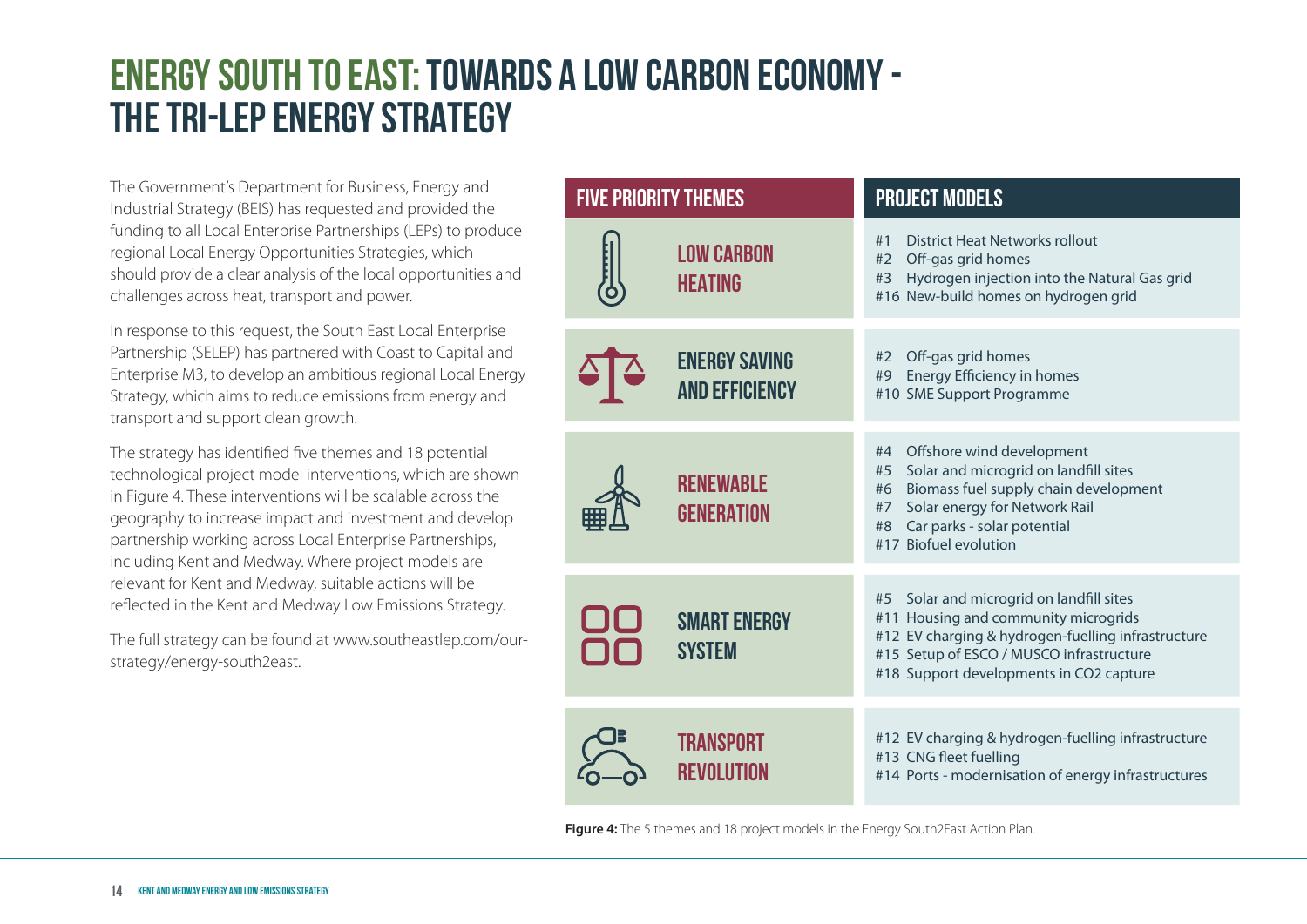## **Our ten priorities**

Achieving our vision will require significant, coordinated action across all sectors for the next thirty years. The following pages describe the ten areas that have been identified as a priority for collaboration and the immediate, short- and longer-term actions required.

The priorities are not listed in order of importance and will be implemented concurrently. No regrets actions that should be undertaken immediately have also been included to ensure significant action takes place as soon as possible.

A technical implementation plan accompanies this strategy and provides detailed information on the specific actions that will be taken, action owners, timescales and outputs.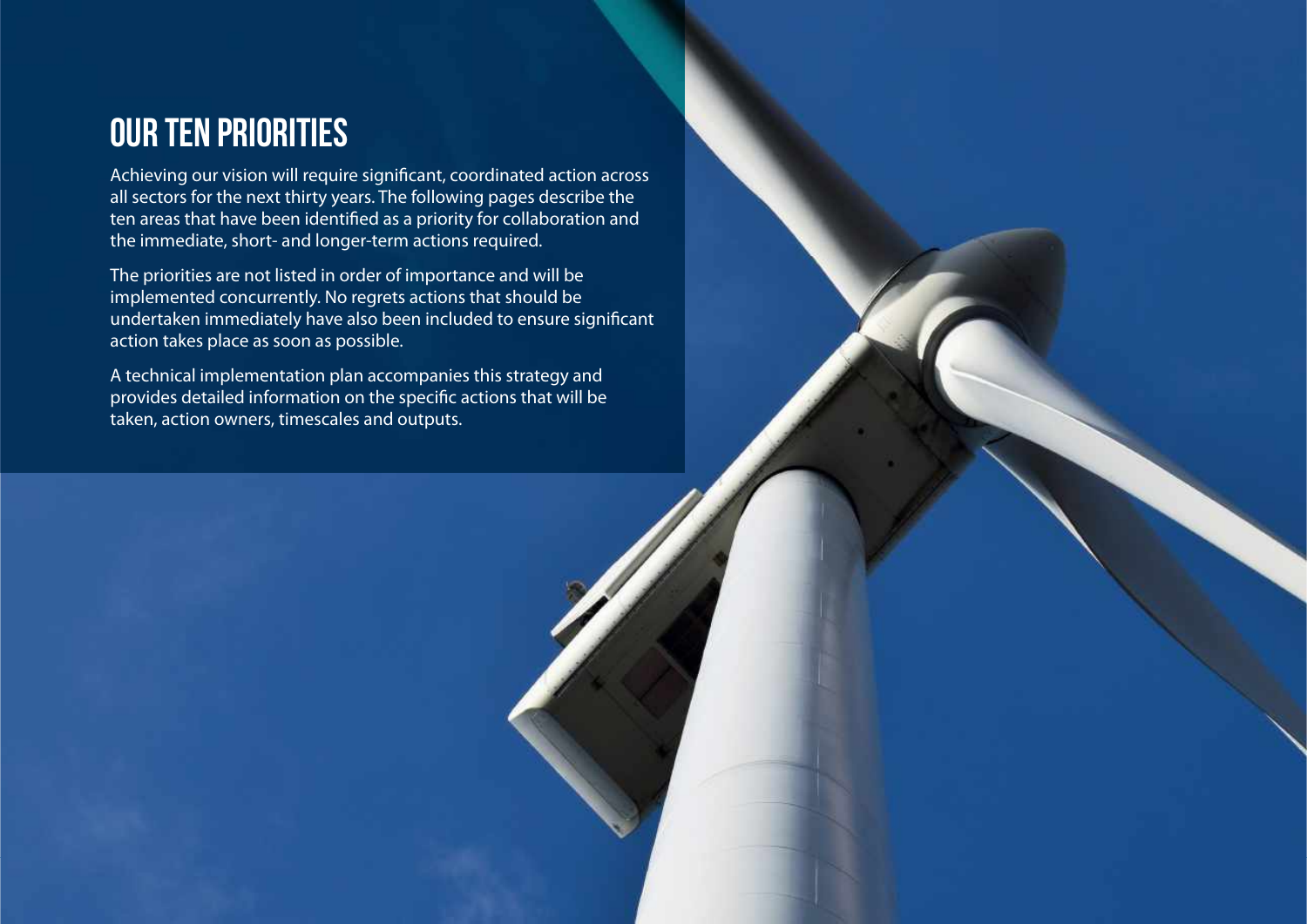

**Set five-year carbon budgets and emission reduction pathways to 2050 for Kent and Medway, with significant reduction by 2030.**

#### **RATIONALE**

Carbon budgets will set quotas for the amount of greenhouse gases that can be emitted in five-year periods. These can then be used to identify the actions (or pathways), that will allow us to stay within our carbon budgets. Such evidence-based pathways will ensure we prioritise the most cost-effective activities and will support more collaborative working with partners across the county, region and nationally. It will also highlight where appropriate engagement is needed to influence aspects outside local authorities' control.

#### **OUTCOME**

Everyone in Kent and Medway can see the scale of action required to achieve net-zero emission by 2050, with significant reductions in emissions by 2030. Decision makers understand where action and resources should be targeted. Progress is monitored and reported.

| <b>DO NOV</b>                                               | Agree evidence and current baseline for five-year<br>carbon budgets.                                                                                                                                                          |
|-------------------------------------------------------------|-------------------------------------------------------------------------------------------------------------------------------------------------------------------------------------------------------------------------------|
|                                                             | Set local authority carbon budgets with emission<br>reduction pathways to net zero by 2050, with<br>significant reduction by 2030.                                                                                            |
| <b>SHORT TERM</b><br>(BY 2023)                              | Set costed and jointly owned area-based carbon<br>budgets for Kent and Medway.                                                                                                                                                |
|                                                             | Set detailed, area-based emission reduction<br>pathways to net zero by 2050, with significant<br>reduction by 2030. Pathways to cover all public<br>and private organisations and communities.                                |
|                                                             | Monitor and report progress publicly.                                                                                                                                                                                         |
| <b>FOR LONGER TERM</b><br><b>CONSIDERATION</b><br>(BY 2030) | Develop a full carbon footprint for Kent and<br>Medway based on consumption (not territorial<br>or organisational boundaries), with consumption<br>targets and reduction measures integrated into<br>existing carbon budgets. |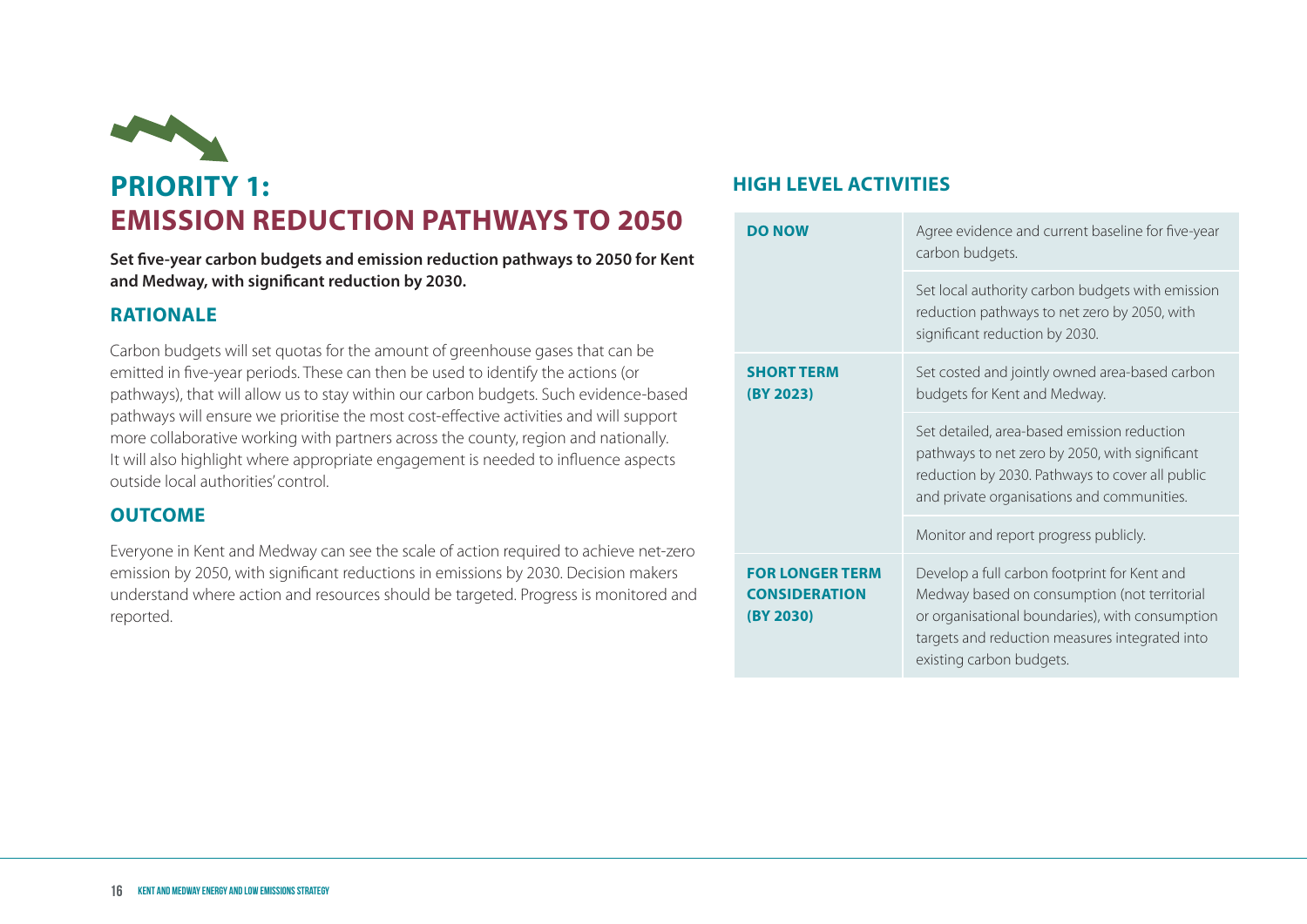

### **PRIORITY 2: PUBLIC SECTOR DECISION MAKING**

**Develop a consistent approach across Kent and Medway, to assess, manage and mitigate environmental impacts (both positive and negative), resulting from public sector policies, strategies, service delivery, commissioning and procurement.**

#### **RATIONALE**

The decisions made by Kent and Medway's public sector affect the environment and everyone living and working in the area. Kent County Council alone spends over £1.5 billon each year providing a range of essential services to the people of Kent. Developing a simple way to assess, manage and mitigate these impacts will ensure public sector policies, services and spending support our environmental targets. In addition, the public sector's influence and spending power will help drive demand and support innovation in the local clean growth sector.

#### **OUTCOME**

Public sector decisions and spending are consistent with our net-zero and clean growth targets and are utilising opportunities to drive market change and support expansion in the clean growth sector.

| <b>DO NOW</b>                                              | Develop a simple checklist to identify where<br>significant environmental issues and opportunities<br>may arise, for use on imminent key decisions, major<br>commissions and procurements.                                                                                                                                 |
|------------------------------------------------------------|----------------------------------------------------------------------------------------------------------------------------------------------------------------------------------------------------------------------------------------------------------------------------------------------------------------------------|
|                                                            | Revisit existing social value commitments within<br>contracts and align to climate change and net-zero<br>ambitions where possible.                                                                                                                                                                                        |
|                                                            | Stronger emphasis on reducing carbon miles and<br>on buying local goods and services where possible.                                                                                                                                                                                                                       |
| <b>SHORT TERM</b><br>(BY 2023)                             | Develop a full net-zero and climate change impact<br>assessment and social value framework aligned<br>with Kent and Medway targets, to include: specific<br>policies such as requiring the supply chain to<br>match net-zero commitments; simple checklists;<br>guidance and tool kits; training and technical<br>support. |
|                                                            | Develop a supply chain support programme to<br>enable small and medium sized enterprises (SMEs),<br>within large supply chains to effect change and<br>reduce costs; adopt new lower impact processes<br>and win new business.                                                                                             |
| <b>FOR LONGERTERM</b><br><b>CONSIDERATION</b><br>(BY 2030) | Consider expanding to include a full carbon and<br>ecological footprint, based on consumption and<br>lifetime costs in strategy, policy, commissioning and<br>procurement.                                                                                                                                                 |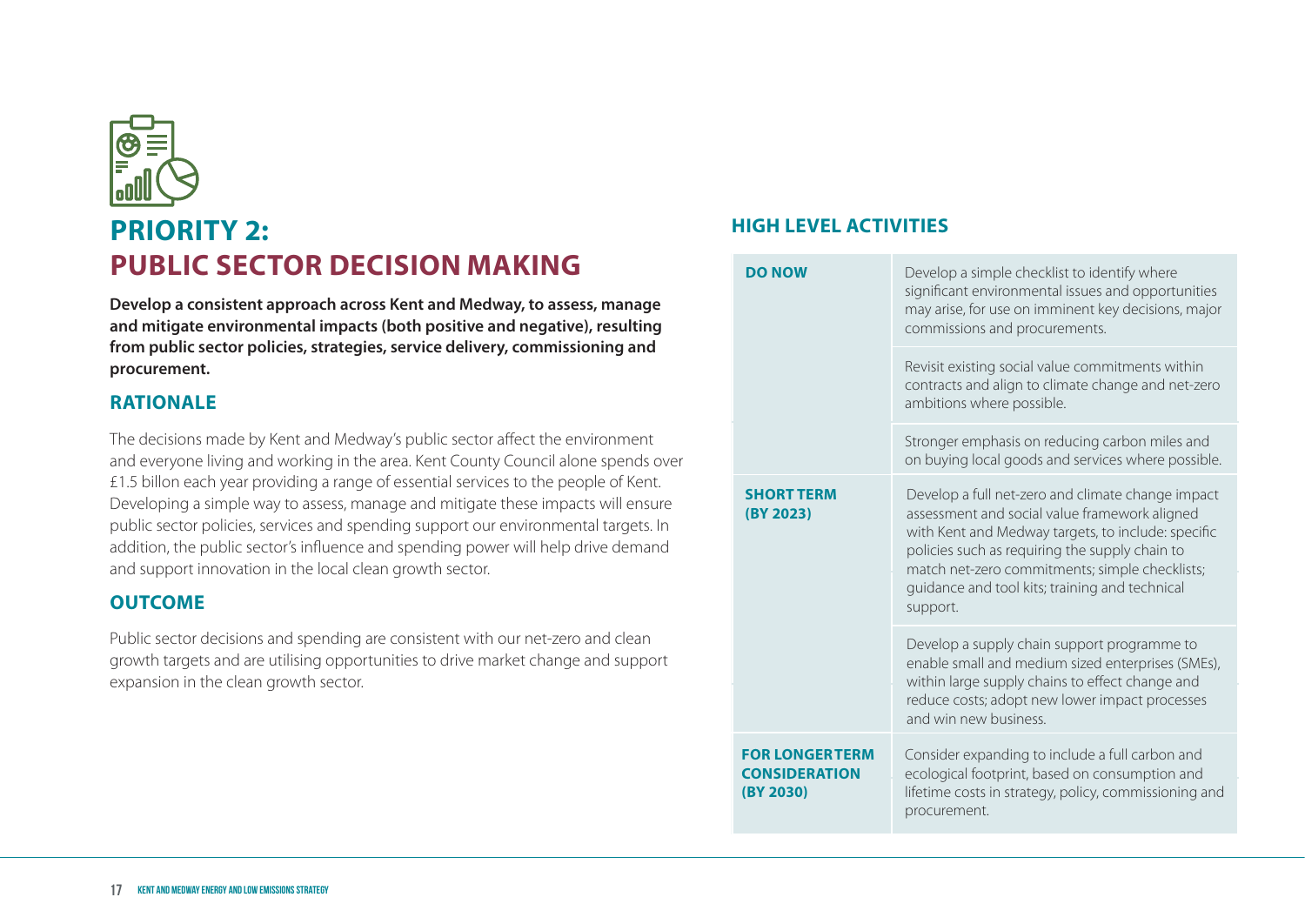# **PRIORITY 3: PLANNING AND DEVELOPMENT**

**Ensure climate change, energy, air quality and environmental considerations are integrated into Local Plans, policies and developments, by developing a clean growth strategic planning policy and guidance framework for Kent and Medway, to drive down emissions and incorporate climate resilience.**

#### **RATIONALE**

Almost 180,000 new homes will have been built in Kent and Medway by 2031 and will still be in use after 2050. To ensure the buildings and infrastructure we construct today are fit for the zero-carbon future, we need to ensure planning policies and decisions embrace clean growth, support good quality sustainable design and promote low carbon travel, transport and digital connectivity. A joint evidence base and planning resource, together with shared position statements, guidance and polices will help inform planning decisions and future-proof new developments.

#### **OUTCOME**

New developments in the county are sustainable, carbon neutral and climate resilient. Kent and Medway's development and construction industry is supported to be cutting edge to enable a quicker economic recovery for the sector.

| <b>DO NOW</b>                                              | Secure agreement for a joint Kent and Medway<br>clean growth and climate change evidence base<br>and planning resource, to ensure that planning<br>decisions are fully informed by the latest evidence<br>and advice. |
|------------------------------------------------------------|-----------------------------------------------------------------------------------------------------------------------------------------------------------------------------------------------------------------------|
|                                                            | Refresh the Kent Design Guide to reflect clean<br>growth, net-zero and climate change mitigation<br>and adaptation.                                                                                                   |
| <b>SHORT TERM</b><br>(BY 2023)                             | Develop a jointly owned, clean growth and climate<br>change evidence base for planning policy and<br>development control.                                                                                             |
|                                                            | Develop a clean growth and climate change<br>strategic planning framework for Local Plans and<br>development, by identifying common guidance,<br>position statements, policies and targets.                           |
|                                                            | Set stretching net-zero targets for any new<br>development over 100 houses.                                                                                                                                           |
| <b>FOR LONGERTERM</b><br><b>CONSIDERATION</b><br>(BY 2030) | Fully integrate clean growth and climate change<br>into Local Plans and planning policies.                                                                                                                            |
|                                                            | Aim for "energy positive" new developments and<br>communities (communities producing more<br>energy than they are using).                                                                                             |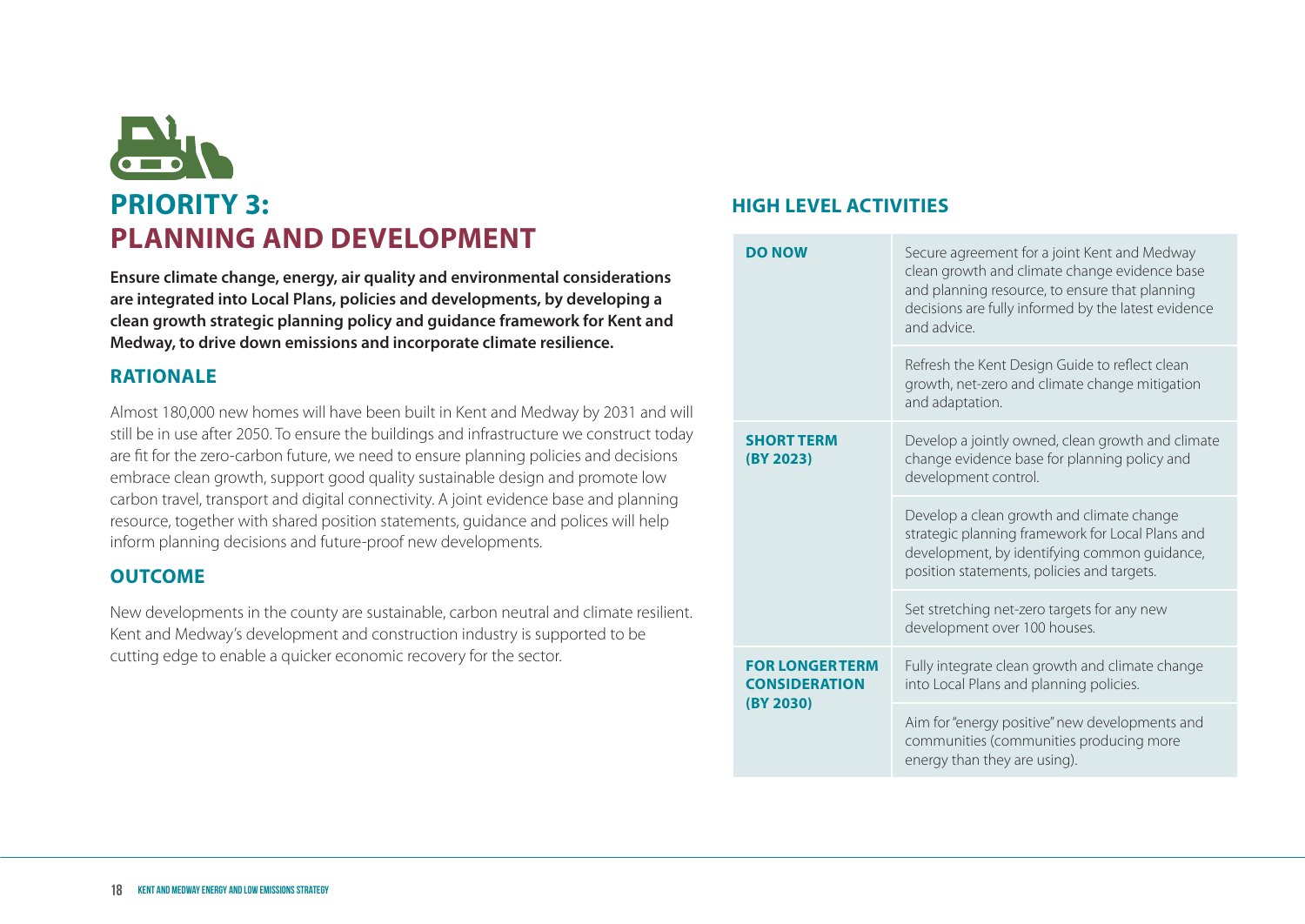

## **PRIORITY 4: CLIMATE EMERGENCY INVESTMENT FUND**

**Establish a trusted Kent and Medway 'climate emergency' carbon offset scheme and renewable energy investment fund**

#### **RATIONALE**

Before the coronavirus pandemic, funding for climate emergency actions came from many disparate sources including; developer contributions, business rates, public sector funding, charitable donations from residents and businesses, and external grants and funding. There is likely to be significantly less funding available for environmental projects in the short to medium term, so ensuring money is invested in projects that have the greatest impact and bring multiple benefits will become increasingly important.

A climate emergency investment fund for Kent and Medway will pool the funding available and match it to the most cost effective and biggest impact schemes. The fund will be informed by renewable energy and natural capital opportunities studies.

#### **OUTCOME**

Developers, businesses, public sector and residents can offset their carbon emissions by investing in meaningful 'climate emergency' projects in Kent and Medway, such as tree and hedge planting, habitat improvement, renewable energy generation and building retrofit. The fund not only generates additional resources for delivering our climate emergency targets, but also brings environmental and social benefits.

| <b>DO NOW</b>                                              | Review existing funding streams and see how they<br>can be tweaked to provide additional resource.                                                                                           |
|------------------------------------------------------------|----------------------------------------------------------------------------------------------------------------------------------------------------------------------------------------------|
|                                                            | Package up quick wins and 'oven-ready' projects<br>suitable for external funding such as crowd funding<br>or business sponsorship                                                            |
|                                                            | Review external funding expertise and<br>opportunities and look at increasing access to<br>finance through collaboration and development of<br>a central resource.                           |
| <b>SHORT TERM</b><br>(BY 2023)                             | Develop and promote a Kent and Medway offset<br>scheme and permanent crowd funding space to<br>support new and existing local environmental<br>projects and groups.                          |
| <b>FOR LONGERTERM</b><br><b>CONSIDERATION</b><br>(BY 2030) | Further develop a cross-sector, multi-agency<br>sequestration, offset and low carbon investment<br>fund for Kent and Medway that can be used by the<br>public, community and private sector. |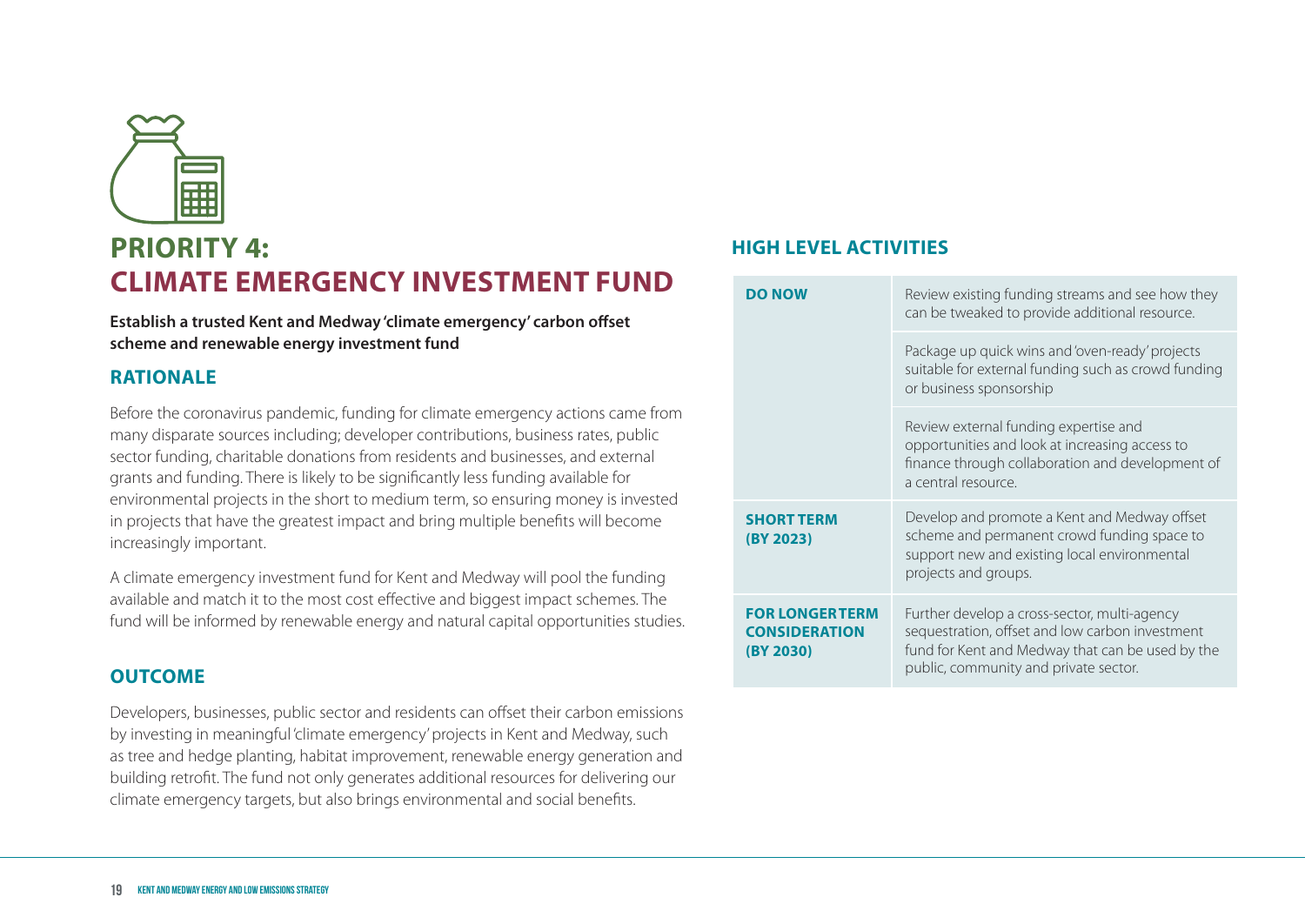#### **CASE STUDY: WORKING WITH SCHOOLS TO TACKLE AIR POLLUTION**

In 2018, Maidstone Borough Council and Tunbridge Wells Borough Council environmental health teams worked with local schools to tackle local air pollution. Schools who signed up to the Clean Air for Schools Scheme were helped to undertake an engaging class experiment. Schools were provided with two free air monitoring tubes per month, along with a teaching pack and guidance on how to record data and report the results back to the council.

This hands-on approach allowed students to analyse the direct relationship between the volume of traffic outside their school and its impact on air pollution within the school grounds. The objective was to encourage a reduction in car journeys made by parents and to highlight the effects of leaving engines idling while dropping off and collecting children.

The project was launched in conjunction with the KM Charity Team's Green Champions and is sponsored by the Mid-Kent Environmental Health Team, with no funding required from the schools. For more information, or to register, visit: www.maidstone.gov.uk/cleanairforschools. Similar schemes are now also run by Medway Council and Swale Borough Council, in partnership with the KM Charity Team.





lity, encouraging them to take a torest in their environment and helpi

#### **CASE STUDY: KENT AIR WEBSITE**

The Kent and Medway Air Quality Monitoring Network is funded by the district and borough councils within the county, Medway Council and Kent County Council. The network aims to promote the improvement of air quality within the region, to help local authorities to meet their obligations under environmental regulations and to maintain an accessible database of robust measurements for public reporting, research and development.

The Kent Air website has been developed by the network to provide easy public access to live air quality levels, historic data measured from automatic monitoring and NO2 diffusion tubes, and published data and reports for Medway and all district and borough councils except for Dartford and Sevenoaks (whose data is hosted on the London Air Quality Network website: www.londonair.org.uk). The website also provides information about the health impacts of air pollution and recommended health advice for the forecast level of pollution.



#### Home / Latest Levels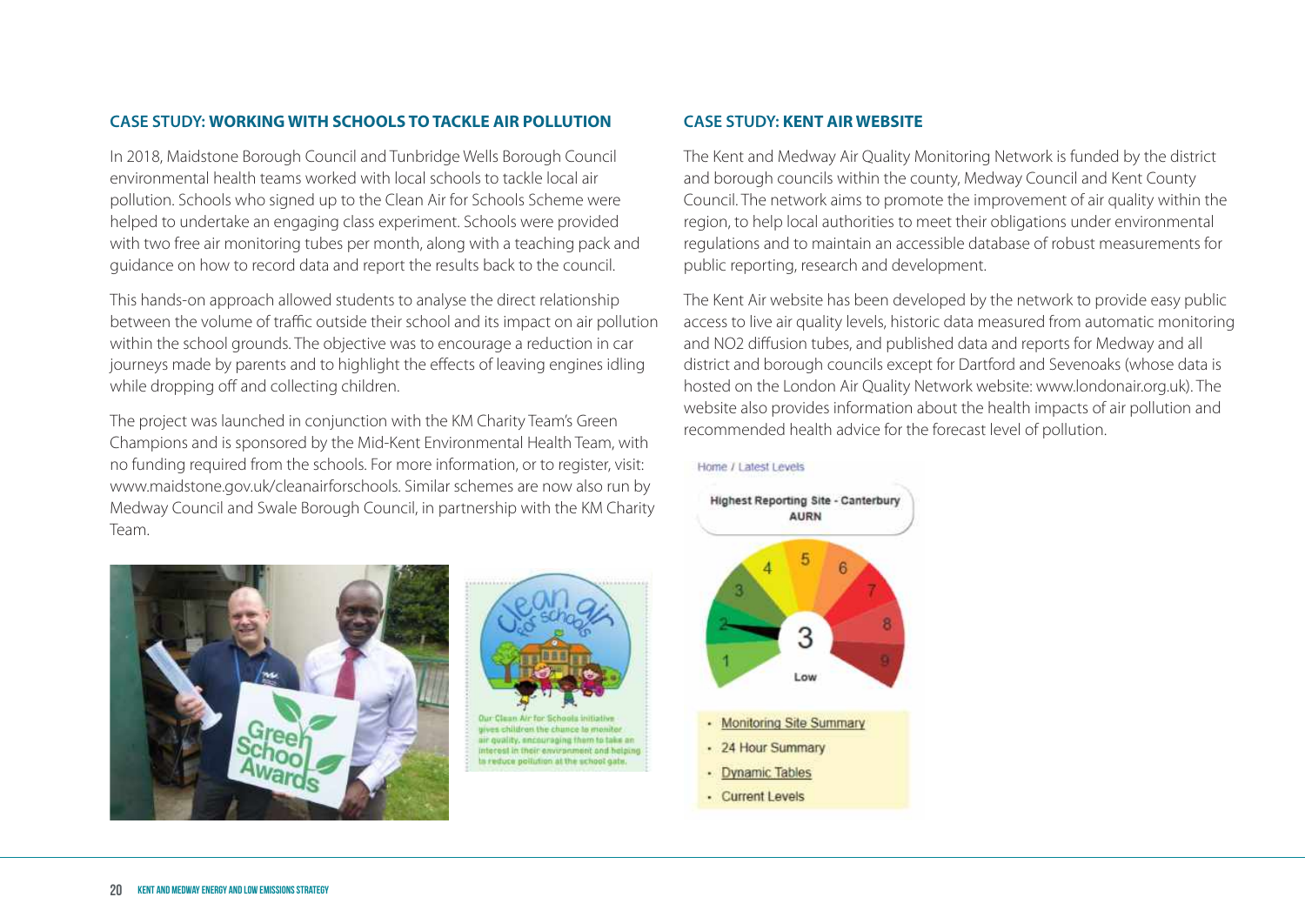# **PRIORITY 5: BUILDING RETROFIT PROGRAMME**

**Develop Kent and Medway net-zero buildings retrofit plans and programmes for public sector, domestic and business.**

#### **RATIONALE**

Over the next 30 years, most of the emissions from the built environment will be from buildings or communities that are already in existence today. In addition, some of our most vulnerable residents are living in cold, energy inefficient homes which are expensive to run; worsening health problems and causing fuel poverty. Funding for building improvements is fragmented and complicated by property ownership issues, and projects often need to be done at scale to attract the investment needed.

In the short term, our activities will focus on expanding and accelerating existing domestic energy efficiency and fuel poverty initiatives and supporting energy efficiency and low carbon heat generation in non-domestic buildings. These programmes will then need to be expanded to ensure retrofit is seen from the perspective of a 'place', linking public buildings and the public realm, schools, businesses and homes, both rented and owned.

#### **OUTCOME**

Greenhouse gas emissions from Kent and Medway's existing buildings are significantly reduced and the housing stock no longer exacerbates levels of fuel poverty. High volume retrofit programmes for homes, businesses and public sector buildings maximise external funding and finance, supporting the local retrofit industry to be cutting edge.

#### **HIGH LEVEL ACTIVITIES**

**DO NOW** Undertake 'quick-wins' in public and commercial premises such as converting lighting to LEDs, installing energy and water efficiency measures and controls and training building managers. Utilise and promote existing funding pots: • Kent and Medway Warm Homes Programme and other domestic energy efficiency and fuel poverty projects through the Kent Energy Efficiency Partnership (KEEP). • LOCASE (Low Carbon Across the South East) grant support programme to improve efficiency of local businesses. **SHORT TERM (BY 2023)** Establish a public sector building retrofit programme, identifying joint initiatives that maximise economies of scale including shared buildings and facilities, EV charging and micro energy generation. Look to scale up housing retrofit by maximising government funding and developing innovative funding mechanisms with a focus on fuel poor; difficult to treat properties such as park homes; off-gas properties; private rented sector; and 'Able to Pay'. Scope cross-sector place-based approach, identifying quick wins and how we can work with private investors to scale up retrofit across Kent and Medway. **FOR LONGERTERM CONSIDERATION (BY 2030)** Develop a large scale, cross-sector, area-based retrofit programme. The programme will focus on place and public realm, including business and communities, to create net-zero and"energy positive" communities.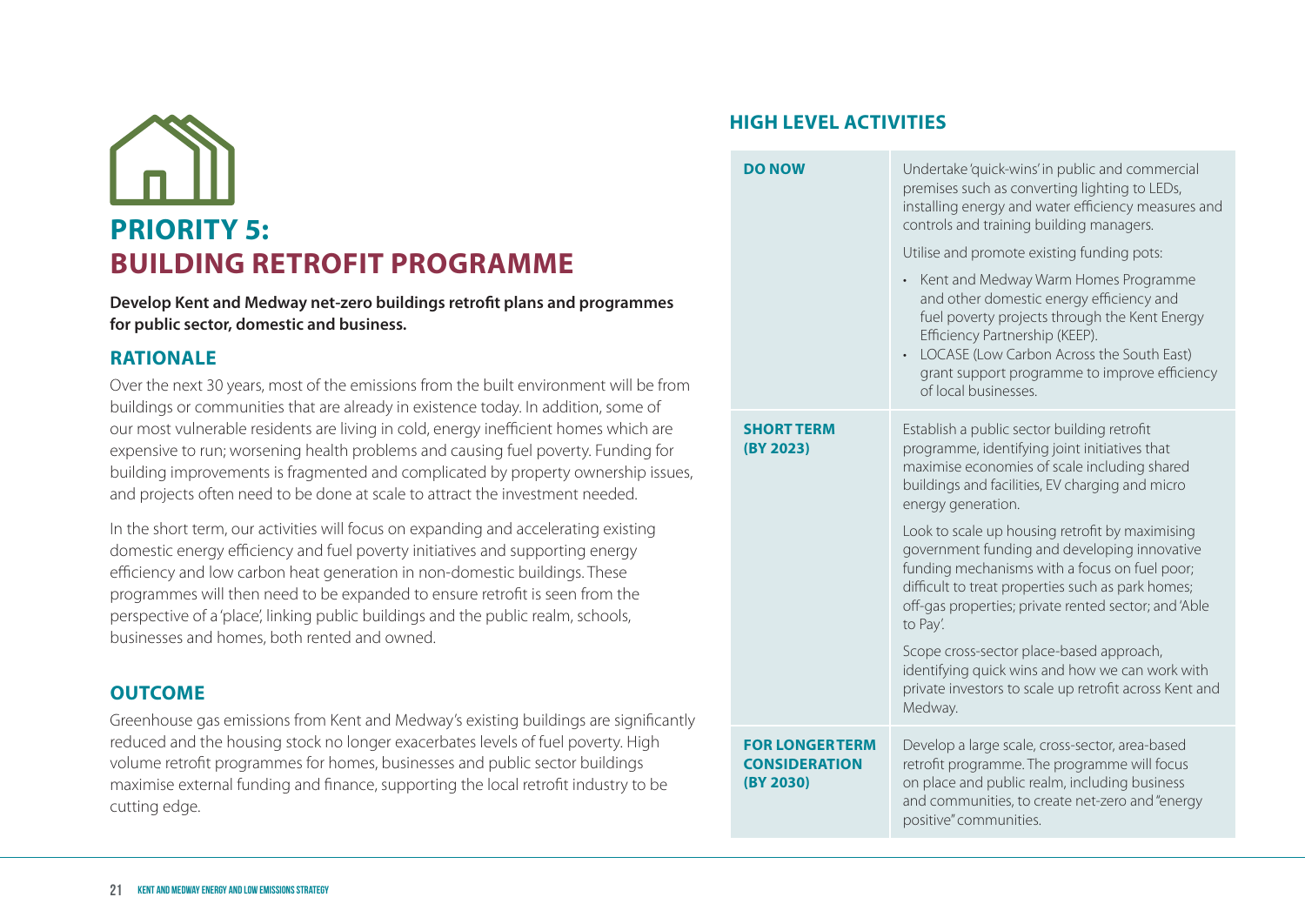

**Set up a smart connectivity and mobility modal shift programme – linking sustainable transport, transport innovations, active travel, virtual working, broadband, digital services, artificial intelligence and behaviour change.**

#### **RATIONALE**

Tackling poor air quality and achieving safe and effective transport networks that support low carbon economic recovery have been highlighted as key challenges for Kent and Medway. Furthermore, greenhouse gas emissions from transport have remained stubbornly high, but the coronavirus pandemic triggered a change in digital and travel behaviours that could be utilised to ensure emissions from transport are reduced permanently.

Tackling these issues and opportunities will require a combination of measures that improve infrastructure and facilities to encourage low carbon travel and drive behaviour change. We must also continue to tackle poor air quality hotspots, through the implementation of Air Quality Management Plans.

#### **OUTCOME**

Greenhouse gas emissions from transport and travel are significantly reduced and air quality is improved.

| <b>DO NOW</b>                                                         | Set a challenging 2030 business miles reduction target for the<br>public sector.<br>Work collaboratively with the public and private sector to<br>roll out EV charging points and infrastructure for walking and<br>cycling.<br>Support public transport providers, including school<br>transport providers, to use lower emission vehicles.<br>Tackle poor air quality hotspots through the implementation<br>of Air Quality Management Plans.                                                                                                                                                              |
|-----------------------------------------------------------------------|--------------------------------------------------------------------------------------------------------------------------------------------------------------------------------------------------------------------------------------------------------------------------------------------------------------------------------------------------------------------------------------------------------------------------------------------------------------------------------------------------------------------------------------------------------------------------------------------------------------|
| <b>SHORT TERM</b><br>(BY 2023)                                        | Develop and expand sustainable travel policies that reduce<br>car use and business miles, through a hierarchy of travel<br>options to reduce the need to travel, encourage modal<br>shift to walking, cycling and public transport or increase car<br>sharing.<br>Implementation of low-carbon mobility hubs for electric cars,<br>electric bikes and push bikes, to include battery storage and<br>solar panels where possible.                                                                                                                                                                             |
| <b>FOR LONGER</b><br><b>TERM</b><br><b>CONSIDERATION</b><br>(BY 2030) | Review and develop approaches that consider:<br>• locating services nearer to public transport or within<br>walking distance of communities<br>• reallocation of road space in favour of more sustainable<br>travel modes<br>• increased control, regulation and charging for public<br>parking in favour of electric vehicles and public transport<br>• increased involvement in regulation of public transport and<br>taxis to tackle poor air quality and lower greenhouse gas<br>emissions<br>• testing and roll-out of new technologies to enable the<br>transition to low carbon transport and travel. |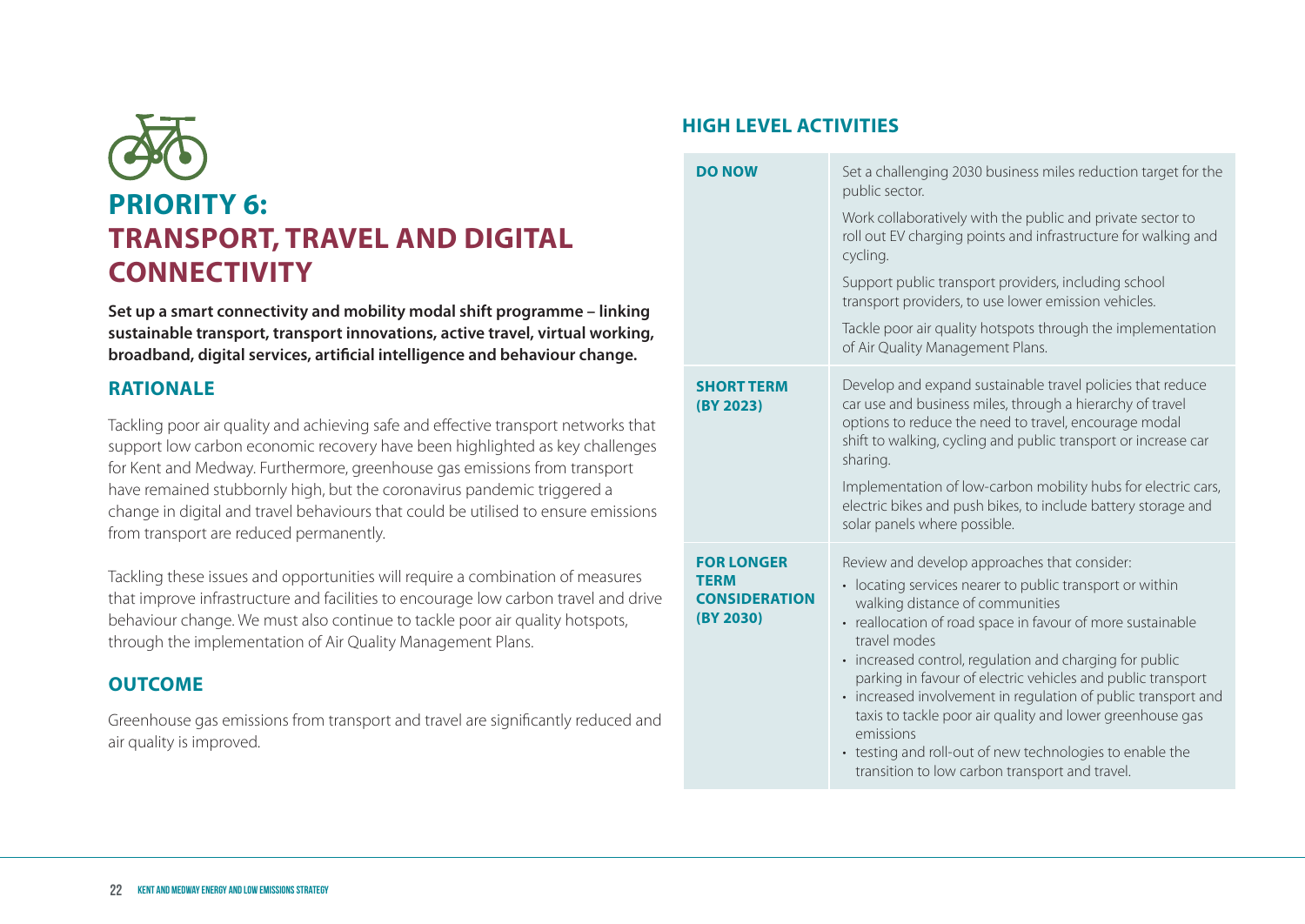#### **CASE STUDY: PARK AND PEDAL IN CANTERBURY**

In June 2018, Canterbury City Council launched its Park and Pedal scheme at Wincheap Park and Ride. Over 1,200 journeys were recorded between July 2018 and January 2019. Of these journeys, 87% were by customers who were not regular users of the Wincheap Park and Ride and would normally have driven into the city centre.

Cyclists who sign-up to the scheme pay a £15 deposit for a key card that allows them to leave their bike in a high security compound. They are then able to drive to the car park each morning and park for free, before grabbing their bike and heading into the city, helping to cut the queues and improving air quality in the town centre.

The scheme was largely funded by a £21,300 grant from Kent County Council. The Park and Pedal map can be viewed on Canterbury City Council website and shows bike routes from Wincheap Park and Ride into the city, cycle racks and places to refill your water bottle.



#### **CASE STUDY: MAKING KENT HOMES WARMER**

Through a combination of schemes and initiatives, local authorities in Kent and Medway have been able to maximise funding and signpost residents to initiatives that make homes warmer, reduce health inequalities and lower carbon emissions.

Since 2013, Dartford, Dover, Gravesham, Tonbridge and Malling and Tunbridge Wells Councils have offered a Collective Energy Switching scheme, called Energy Deal. Residents can register for free to take part in energy auctions (held 3 times a year), to identify lower energy tariffs without any obligation to switch. Since 2013, the Energy Deal has helped residents save £804,632 on their energy bills collectively.

Kent and Medway partners are also working together to promote the Warm Homes scheme that helps residents identify energy efficiency measures that will help lower their energy bills and make their homes feel warmer. Since the Warm Homes scheme began in 2014, over 2,400 energy efficiency measures have been installed in over 2,300 homes. In total, the measures are expected to save an estimated 39,000 tonnes of carbon and save residents £8.8 million over the course of the measures' life.

For more information visit www.energydealswitch.com and www.kent.gov.uk/warmhomes

**warm** homes Save energy, save money

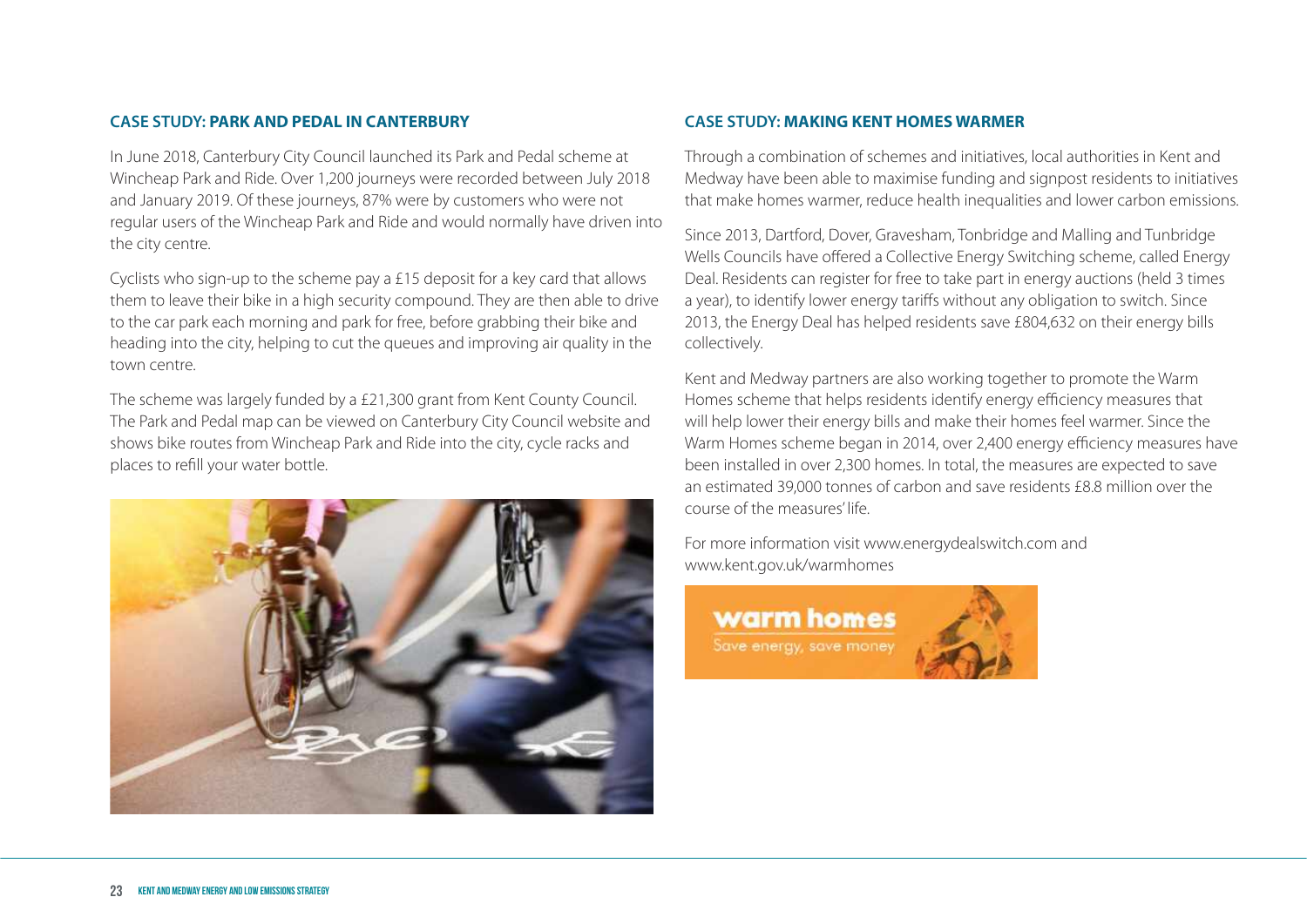# **PRIORITY 7: RENEWABLE ENERGY GENERATION**

**Set up an opportunities and investment programme for renewable electricity and heat energy generation.**

#### **RATIONALE**

Securing a low carbon, sustainable economic recovery will require us to transform the way we generate energy. Whilst some of this will be done at the national level, we must also support new low-carbon energy infrastructure opportunities, such as those presented in the Tri-LEP Energy Strategy. We will focus on supporting opportunities that allow more of our energy to be produced locally and from renewable sources and increasing the number of new developments supplied by local energy centres and district heating schemes.

#### **OUTCOME**

The county is an exemplar for renewable energy generation; producing more low carbon energy than it consumes and stimulating enhanced renewable energy supply chain opportunities that will support a green recovery.

| <b>DO NOW</b>                                                         | Install roof-top solar panels on all suitable public sector<br>buildings.<br>Support residents and small businesses to install roof-top<br>solar panels, by offering a group purchasing scheme such as<br>Solar Together Kent.                                                                                   |
|-----------------------------------------------------------------------|------------------------------------------------------------------------------------------------------------------------------------------------------------------------------------------------------------------------------------------------------------------------------------------------------------------|
| <b>SHORT TERM</b><br>(BY 2023)                                        | Undertake a renewable electricity and heat energy<br>generation opportunities study for Kent and Medway. The<br>study will build on existing knowledge and focus on all<br>existing and emerging technologies including solar, wind,<br>nuclear, heat pumps, district heating and green gas such as<br>hydrogen. |
| <b>FOR LONGER</b><br><b>TERM</b><br><b>CONSIDERATION</b><br>(BY 2030) | Develop a joint Future Energy Investment Programme for<br>Kent and Medway looking at:<br>• hydrogen<br>· green gas<br>• decentralised energy in new developments<br>• community energy generation<br>• other emerging energy technologies.                                                                       |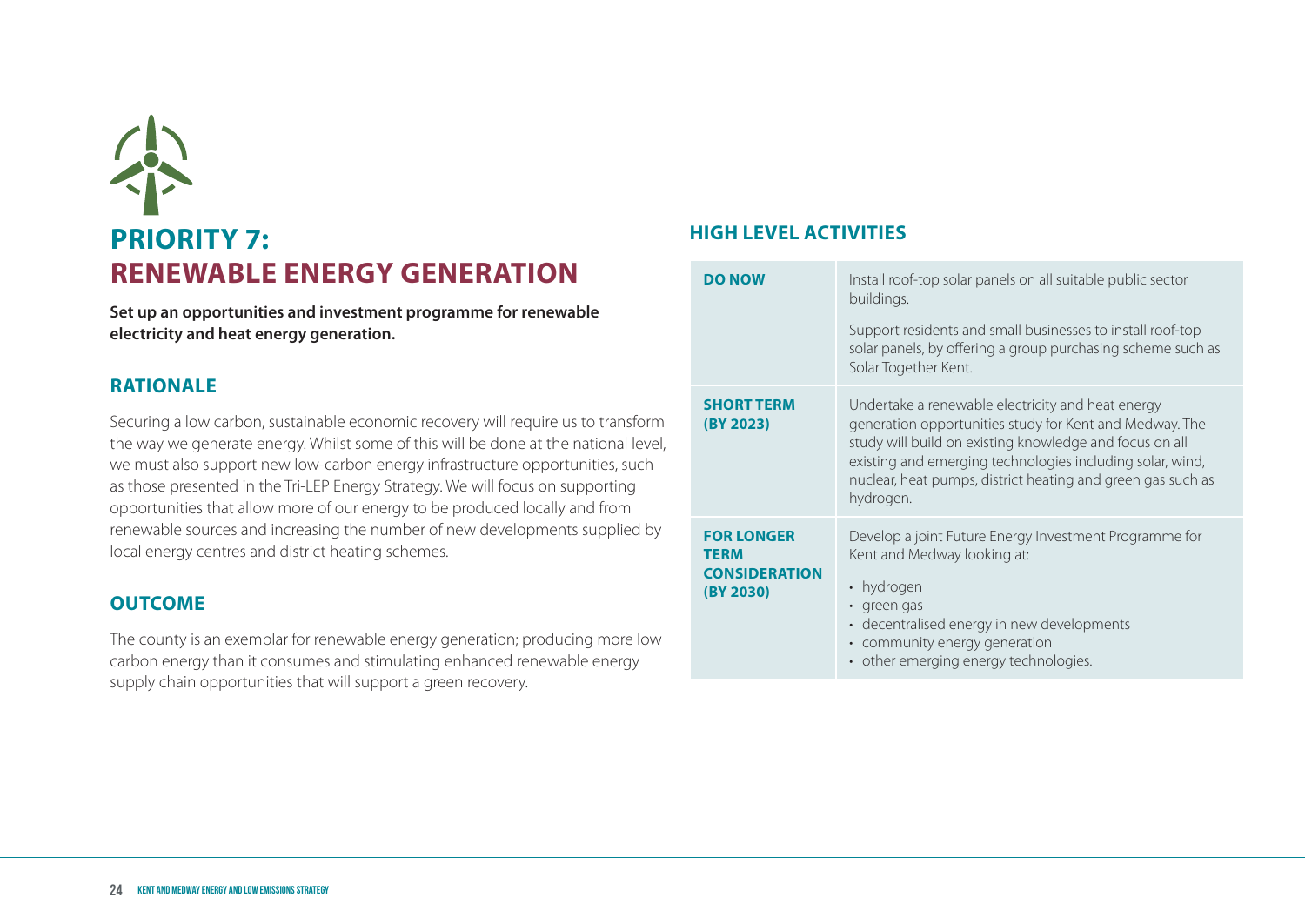

**Develop a multi-functional, natural capital opportunity and investment programme – focusing on environmental projects that store carbon, increase climate change resilience, improve air quality and soil health and increase biodiversity.**

#### **RATIONALE**

Soil, trees, hedgerows, grassland, wetlands and maritime habitats all store carbon, so improving land management practices and increasing coverage of these habitats will be essential if we are to achieve our net-zero target. In addition, our actions to increase carbon storage can also support our efforts to respond to the ecological emergency, support the Kent Biodiversity Strategy and increase resilience to climate change. The development of an opportunity and investment programme will ensure resources can be targeted at the most appropriate projects, capable of generating the most benefits.

#### **OUTCOME**

There is increased capacity for Kent and Medway's natural environment to store carbon and offset the county's greenhouse gas emissions: bringing additional benefits such as reduced air and water pollution, increased flood storage capacity, improved biodiversity and providing health, cultural and leisure opportunities for local communities.

| <b>DO NOW</b>                                                         | Identify natural environment 'quick-wins' and areas where tree<br>establishment is needed, especially in relation to Ash<br>Dieback.<br>Produce tree planting guidance to ensure the right tree<br>species are planted in the most appropriate places. |
|-----------------------------------------------------------------------|--------------------------------------------------------------------------------------------------------------------------------------------------------------------------------------------------------------------------------------------------------|
| <b>SHORT TERM</b><br>(BY 2023)                                        | Assess the carbon and resilience value of natural capital in<br>Kent and Medway, together with other potential functions.<br>Scope develop and implement a multi-functional, natural<br>capital opportunity and investment programme.                  |
| <b>FOR LONGER</b><br><b>TERM</b><br><b>CONSIDERATION</b><br>(BY 2030) | Expand the natural capital opportunity and investment<br>programme to include all sectors.                                                                                                                                                             |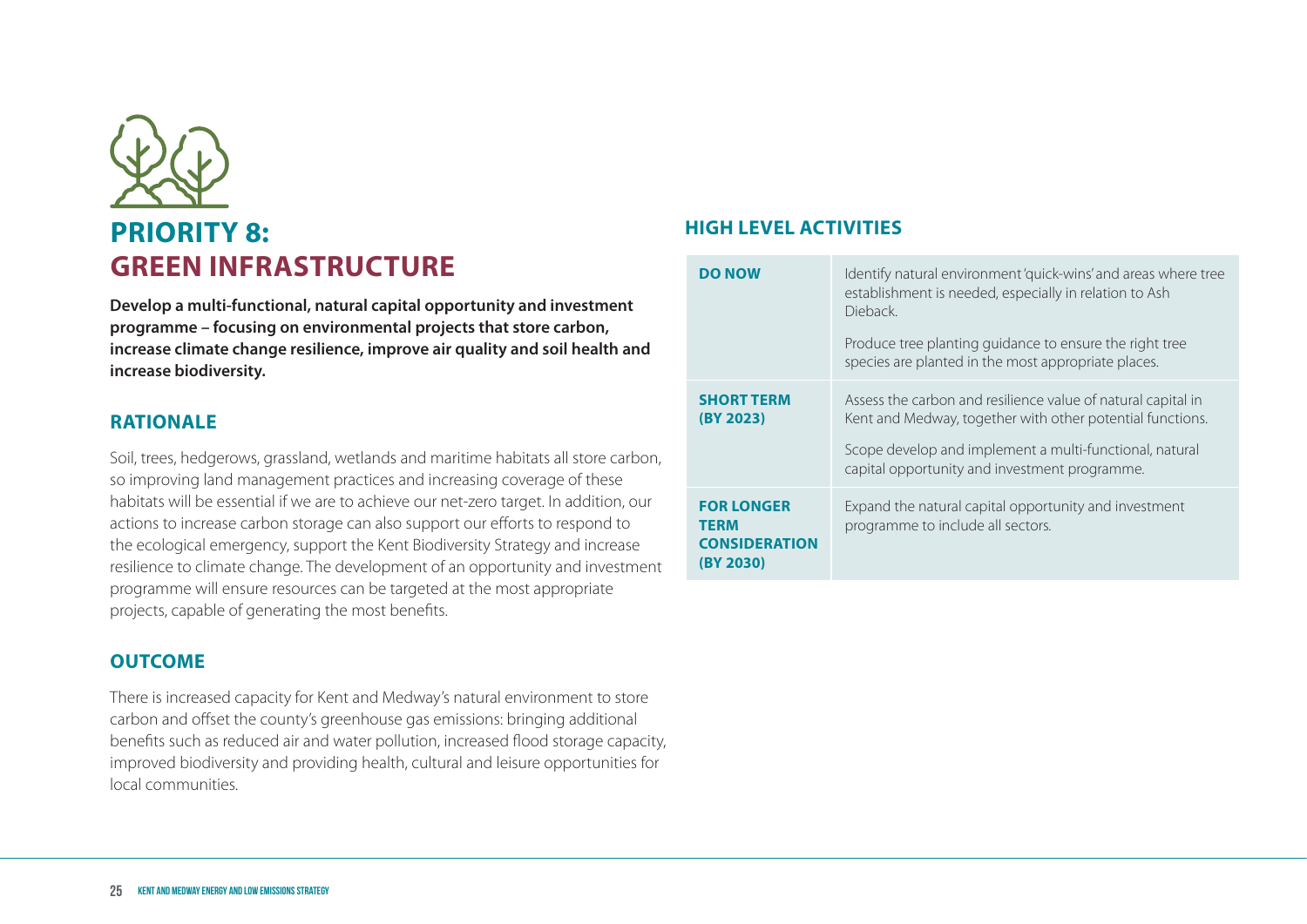

## **PRIORITY 9: SUPPORTING LOW CARBON BUSINESS**

**Develop and implement a Kent and Medway business recovery and support programme to cut costs and win new business.**

#### **RATIONALE**

The coronavirus pandemic has had a significant impact on local businesses and many will need support to recover. In addition, whilst many local businesses have already taken action to save money and reduce their impact on the environment, our evidence shows that this activity needs to be expanded and rapidly accelerated if we are to achieve our low carbon vision. A dual pronged approach to local business support, which utilises the considerable purchasing power of Kent and Medway's public sector and supports businesses to reduce their environmental impact will help drive a low carbon economic recovery.

#### **OUTCOME**

Greenhouse gas emissions from local small and medium sized enterprises are reduced and businesses are supported to make the most of the economic opportunities that arise as we transition to a low carbon economy.

#### **HIGH LEVEL ACTIVITIES**

| <b>DO NOW</b>                                              | Support public sector suppliers to complete Steps<br>to Environmental Management (STEM) training (or<br>equivalent), in order to identify supply chain emissions and<br>drive efficiencies where possible <sup>7</sup><br>Promote and refer businesses and supply chain to LOCASE,<br>for support and access to grant funding to reduce their<br>costs and access new markets.                                                                                                                                                                      |
|------------------------------------------------------------|-----------------------------------------------------------------------------------------------------------------------------------------------------------------------------------------------------------------------------------------------------------------------------------------------------------------------------------------------------------------------------------------------------------------------------------------------------------------------------------------------------------------------------------------------------|
| <b>SHORT TERM (BY</b><br>2023)                             | Conduct public sector supply chain assessments, focusing<br>on the largest suppliers.<br>Undertake a supply chain analysis of the economic<br>opportunities from the low carbon sector across Kent and<br>Medway (funded through SELEP).<br>Require public sector suppliers to undertake STEM or a<br>similar scheme.<br>Working in partnership with local authorities and the Kent<br>and Medway Economic Partnership, develop a targeted<br>business support supply chain programme for the Kent<br>and Medway public sector, building on LOCASE. |
| <b>FOR LONGERTERM</b><br><b>CONSIDERATION</b><br>(BY 2030) | Develop local supply chain, low carbon clusters or<br>opportunities (dependent on supply chain analysis).                                                                                                                                                                                                                                                                                                                                                                                                                                           |

 $<sup>7</sup>$  The STEM accreditation scheme was developed through Low Carbon Across the South East</sup> (LOCASE) and is free to members of the Low Carbon Kent business network. It helps businesses improve their environmental performance through a series of assessments and certificates (blue, silver and gold), which correspond to National Standard BS 8555.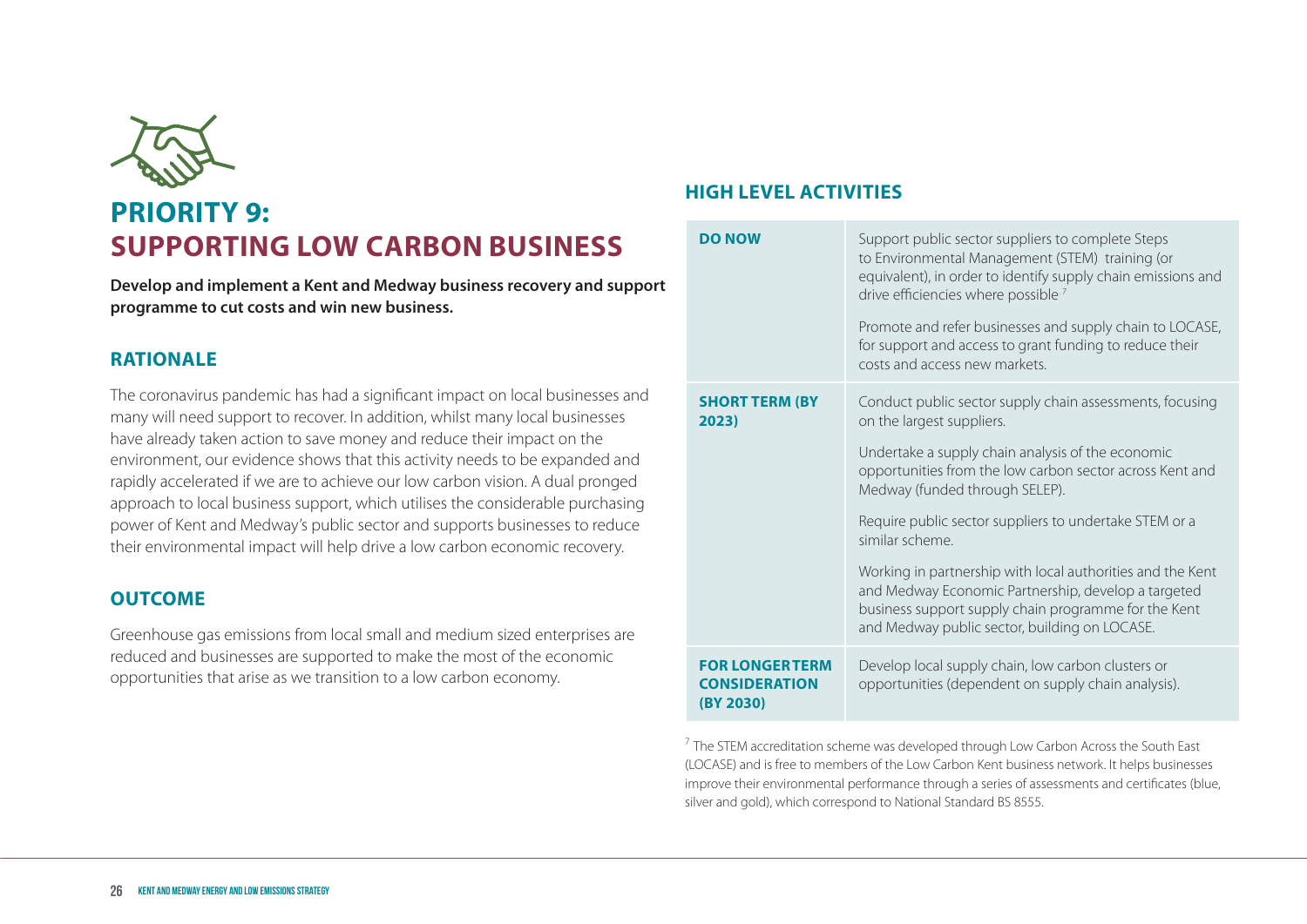

## **PRIORITY 10: COMMUNICATIONS**

**Develop a comprehensive communications, engagement and behaviour change programme targeted at residents, employees, businesses and visitors.**

#### **RATIONALE**

We will not tackle the climate emergency through technology alone: our net-zero future will only be achieved if we successfully change perceptions, behaviour and social norms. Despite a recent surge in public interest in climate change there remain many psychological, social and cultural barriers to behaviour change, alongside a lack of physical capability or opportunity. These barriers are compounded by many competing voices seeking to advance their own part of the environmental agenda. We will need to work closely with our partners to develop simple, tailored and targeted communications that raise awareness and encourage a change in perceptions and behaviour.

#### **OUTCOME**

Residents, employees, businesses and visitors to Kent and Medway understand how their actions impact the environment; are aware of the risks of climate change and poor air quality; appreciate the value of the natural environment; and are sufficiently well informed and motivated to adopt more sustainable and low carbon behaviours. This increased awareness and engagement increases the impact of the other programmes developed through this Strategy.

| <b>DO NOW</b>                  | Link up existing stakeholder communications and agree<br>shared messages on topics such as air quality, fuel poverty,<br>active travel and energy efficiency.<br>Use the Kent Environment Strategy Conference as a<br>mechanism to raise the profile of local authority collective<br>action. |
|--------------------------------|-----------------------------------------------------------------------------------------------------------------------------------------------------------------------------------------------------------------------------------------------------------------------------------------------|
| <b>SHORT TERM</b><br>(BY 2023) | Develop a joint communications, engagement and<br>behaviour change strategy and programme for residents,<br>public sector staff and businesses.                                                                                                                                               |
|                                | Monitor effectiveness of campaigns and develop into<br>targeted behaviour change programmes.                                                                                                                                                                                                  |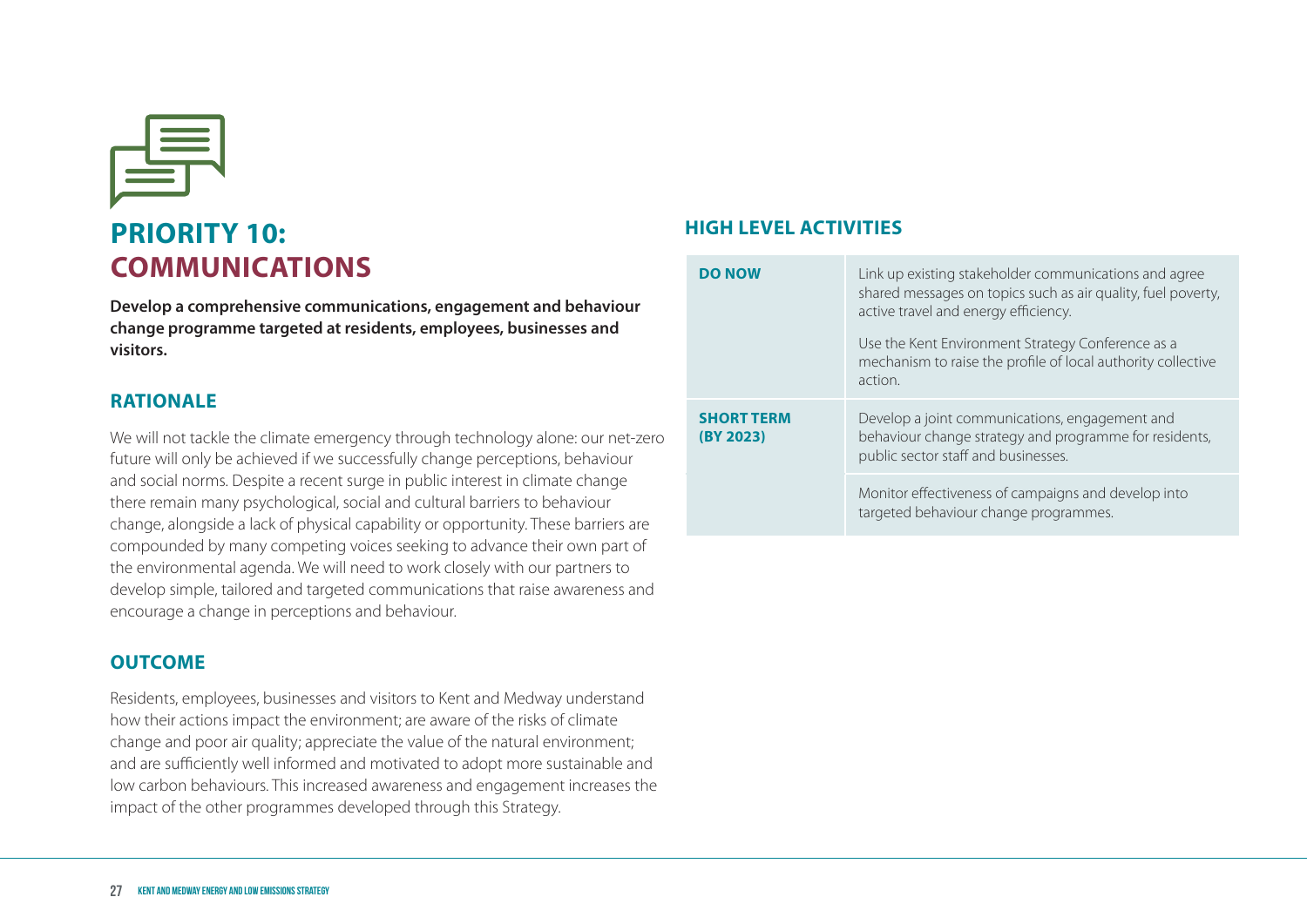#### **CASE STUDY: ELECTRIC BUS TRIAL**

In March 2018, Kent took part in an eight-week electric bus demonstrator trial commissioned by Volvo Bus UK and ABB UK. The trial aimed to demonstrate to Kent County Council, Prologis and Arriva (the bus operators), that electric buses can be operational without disrupting current schedules, whilst also improving air quality, energy efficiency, noise and passenger comfort, as well as providing financial benefits. The trial was conducted along the 23.6km-long 'Fastrack Route A', operating 20 hours daily between Dartford and Bluewater.

Data gathered from the trial showed that an energy saving of 69.3% could be realised on the Fastrack Route A (based on the annual energy use of current diesel buses; 2,063MW, versus the energy used by the bus on the trial; 634MW). Feedback from Arriva was positive, with the electric bus outperforming expectations and the drivers reporting that they preferred the electric vehicles. The public were also complimentary, with 70% of Twitter comments being neutral or positive.

The demonstration proved that the vehicle operated within Fastrack's operational requirements. It also helped promote the drive towards zero emissions technology and whilst the vehicle itself drew attention, the visual element of the charging infrastructure proved to be much more effective and thought provoking for the general public and stakeholders alike.



#### **CASE STUDY: LOW CARBON ACROSS THE SOUTH EAST**

The Low Carbon Across the South East (LoCASE) project provides free support to help businesses become more competitive and profitable, by reducing environmental impacts through resource efficiencies and encouraging low carbon innovation. It does this through a three-pronged approach of stimulating demand, supporting supply and transferring knowledge. The scheme is administered by Kent County Council and supports businesses in Kent and Medway, Essex, Thurrock, Southend-on-Sea and East Sussex.

So far the project has seen nearly £3.5 million of EU grant funding approved for 425 Kent and Medway Small and Medium Sized Enterprises (SMEs), towards a huge range of purposes. This investment is set to deliver over 4,000 tonnes of carbon dioxide equivalent of savings through 250 energy and resource efficiency projects; from simple lighting, heating and insulation works, to investing in more effective and sustainable business practices. To date this support has helped create 160 jobs, launch 45 new products or services and support 31 business start-ups in Kent and Medway's burgeoning Low Carbon Environmental Goods and Services sector.

It was due to this success that LoCASE was identified as an exemplar project for replication across the south east in the Energy South2East regional local energy strategy. It was also selected as a runner-up by the President of the Association of Directors of Environment, Economy, Planning and Transport (ADEPT) Awards in 2018.

The project will continue to administer additional funding up to a value of £49 million to support businesses in the South East, in addition to expanding delivery into the neighbouring Local Economic Partnership (LEP) areas of Coast to Capital, Enterprise M3 and the Solent. This will open up access to LoCASE support to any SME based in Kent, Medway, Essex, Surrey, Hampshire and the Solent.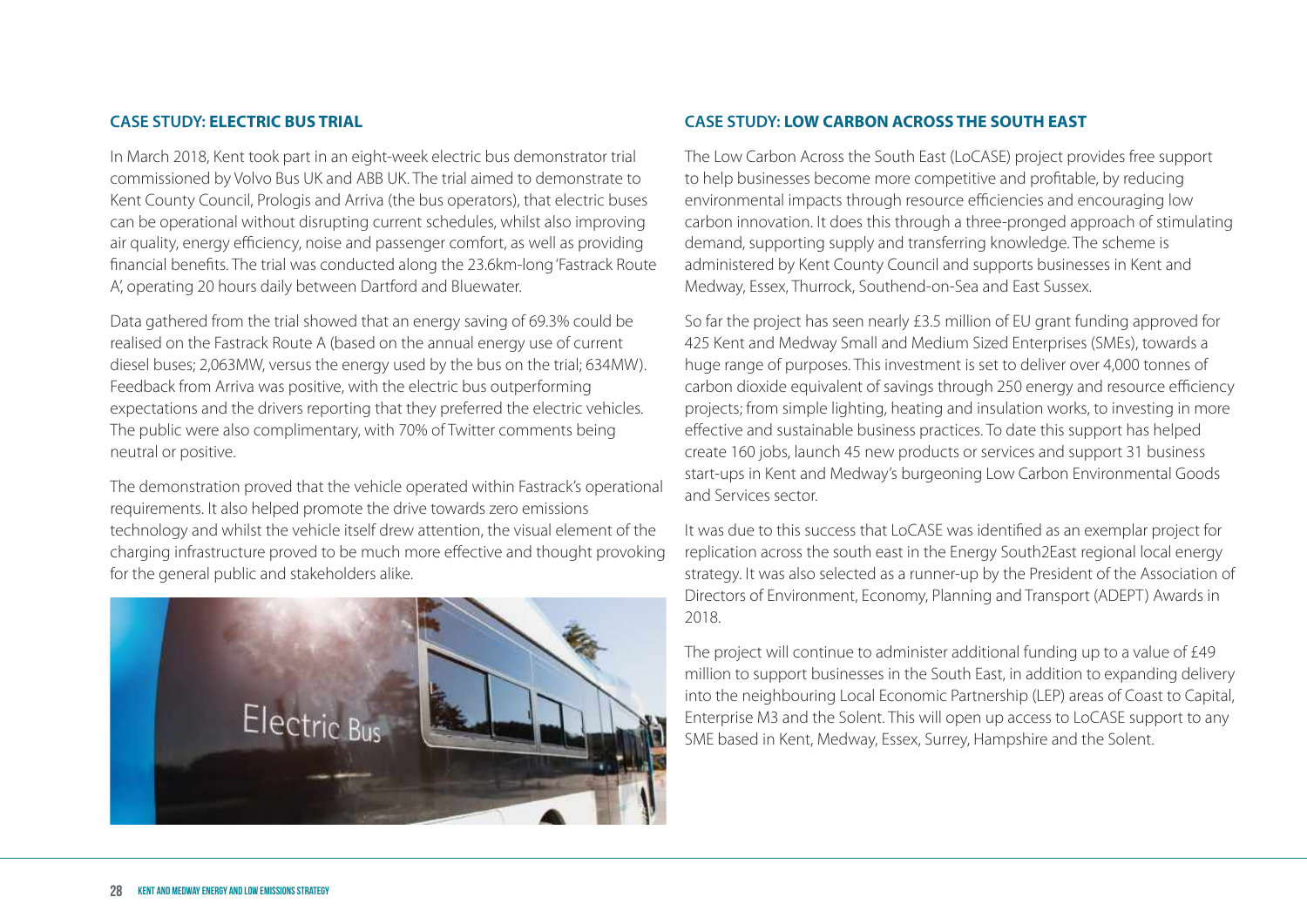## **HOW WE WILL DELIVER THIS STRATEGY**

The Kent and Medway Energy and Low Emissions Strategy sets out how we will respond to the UK climate emergency and ensure our recovery from the coronavirus pandemic drives clean and resilient economic growth, eliminates poor air quality, reduces fuel poverty, and promotes the development of an affordable, clean and secure energy supply across Kent andMedway. Building on the strengths and activities of local authorities and their partners, the strategy identifies ten high level priorities for action now and in the short- and long-term.

The strategy is owned by all 14 Kent and Medway local authorities, but the actions will need to be taken in partnership with other public and private sector partners, academic and charitable organisations. In addition, the strategy will develop programmes that will require the support of local businesses, community groups and residents if they are to be successful.

A technical implementation plan accompanies this strategy and provides detailed information on the specific actions that will be taken to achieve each priority, the partners involved, timescales and outputs. Progress, risks and issues will be regularly reviewed by Kent Leaders, Kent Chief Executives and appropriate partnerships. Progress reports and the latest indicators will be published online at www.kent.gov.uk/environment.

The Energy and Low Emissions Strategy is a sub-strategy of the Kent Environment Strategy and is intrinsically linked to several other strategic documents and policies across Kent. These are shown in Figure 4.

| Regional    | Energy South to East: Local Industrial Strategy       |
|-------------|-------------------------------------------------------|
|             | Local Economic Plan and Strategic Economic Statement  |
|             | Transport Strategy for the South East                 |
| County wide | <b>Environment Strategy</b>                           |
|             | Growth and Infrastructure Framework                   |
|             | <b>Biodiversity Strategy</b>                          |
|             | Local Transport Plan                                  |
|             | Active Travel Strategy (excluding Medway)             |
|             | Health and Wellbeing Strategy                         |
|             | Joint Strategic Needs Assessment                      |
|             | <b>Fuel Poverty Strategy</b>                          |
|             | Housing Strategy                                      |
|             | Enterprise and Productivity Strategy (in development) |
|             | Sustainability and Transformation Plan                |
| Local       | Local Plans                                           |
|             | Covid-19 recovery plans                               |
|             | Green Infrastructure Strategies                       |
|             | Sustainable School Travel Strategy (Medway only)      |
|             | Walking and Cycling Strategies                        |
|             | Air Quality Management Area Strategies                |

Figure 4: Key strategies linked to the Kent and Medway Energy and Low Emissions Strategy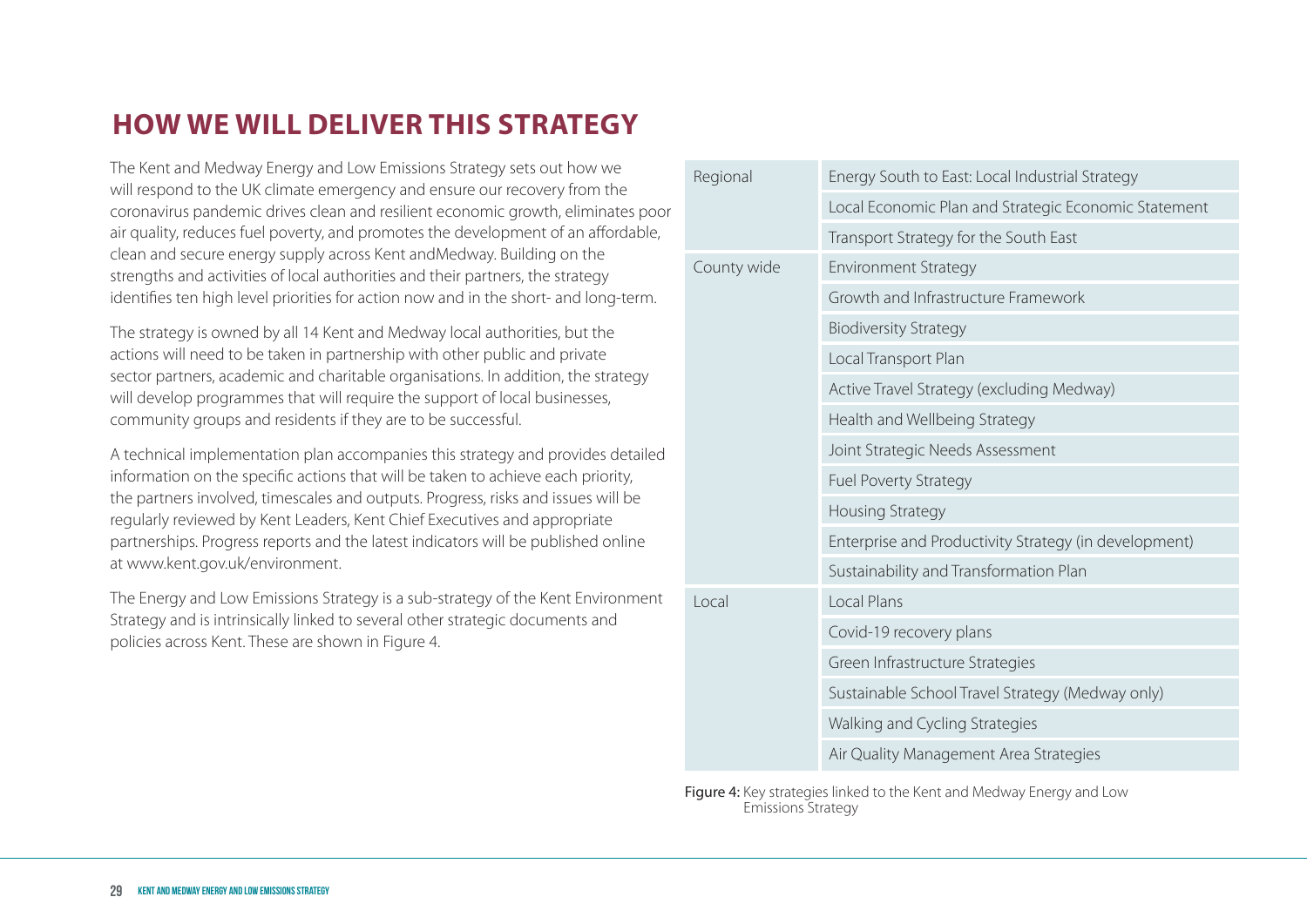## **MEASURING PROGRESS – OUR INDICATORS**

To ensure our activities remain effective, it is essential that we monitor and evaluate progress against our priorities regularly. To do this we will establish and monitor the following key indicators; ensuring that they remain measurable over the lifetime of this strategy. These indicators will be monitored quarterly (as they are updated) and published online.

| <b>THEME</b>                | <b>INDICATOR</b>                                                          | <b>BASELINE</b>                                                                                                          |
|-----------------------------|---------------------------------------------------------------------------|--------------------------------------------------------------------------------------------------------------------------|
| Carbon dioxide<br>emissions | Total carbon dioxide (CO <sub>2</sub> ) emissions                         | 8,958.2 kilo tonnes of CO <sub>2</sub> (2017).<br>Total CO <sub>2</sub> emissions have fallen by 37% since 2005.         |
|                             | Per capita carbon dioxide $(CO2)$ emissions                               | 4.9 tonnes per person (2017).                                                                                            |
| Air quality                 | Annual exceedance of key air pollutants                                   | 2 site failures for $NO_x$ and 2 site failure for $O_3$ (2018).                                                          |
|                             | Number of days of moderate or higher air pollution                        | 78 days (21.3% of the year), where at least one pollutant recorded<br>levels of moderate or higher air pollution (2018). |
|                             | Deaths associated with particulate matter (PM2.5)                         | 922 deaths associated with particulate matter (2017).                                                                    |
|                             | Number of air quality management areas                                    | 43 air quality management areas (2019).                                                                                  |
| Green infrastructure        | Tree canopy coverage                                                      | To be developed                                                                                                          |
|                             | Carbon storage value of habitats                                          | To be developed                                                                                                          |
| Energy                      | Annual energy consumption of local authority estate (all 14<br>councils)  | To be developed                                                                                                          |
|                             | Average domestic energy consumption (gas and electricity) per<br>customer | 16,781 kilowatt hours (2017).                                                                                            |
|                             | Carbon emissions from gas and electricity consumption                     | 4.87 Mega tonnes CO <sub>2</sub> (2017).                                                                                 |
|                             | Renewable electricity generation                                          | 1,751 Mega Watts (2018).                                                                                                 |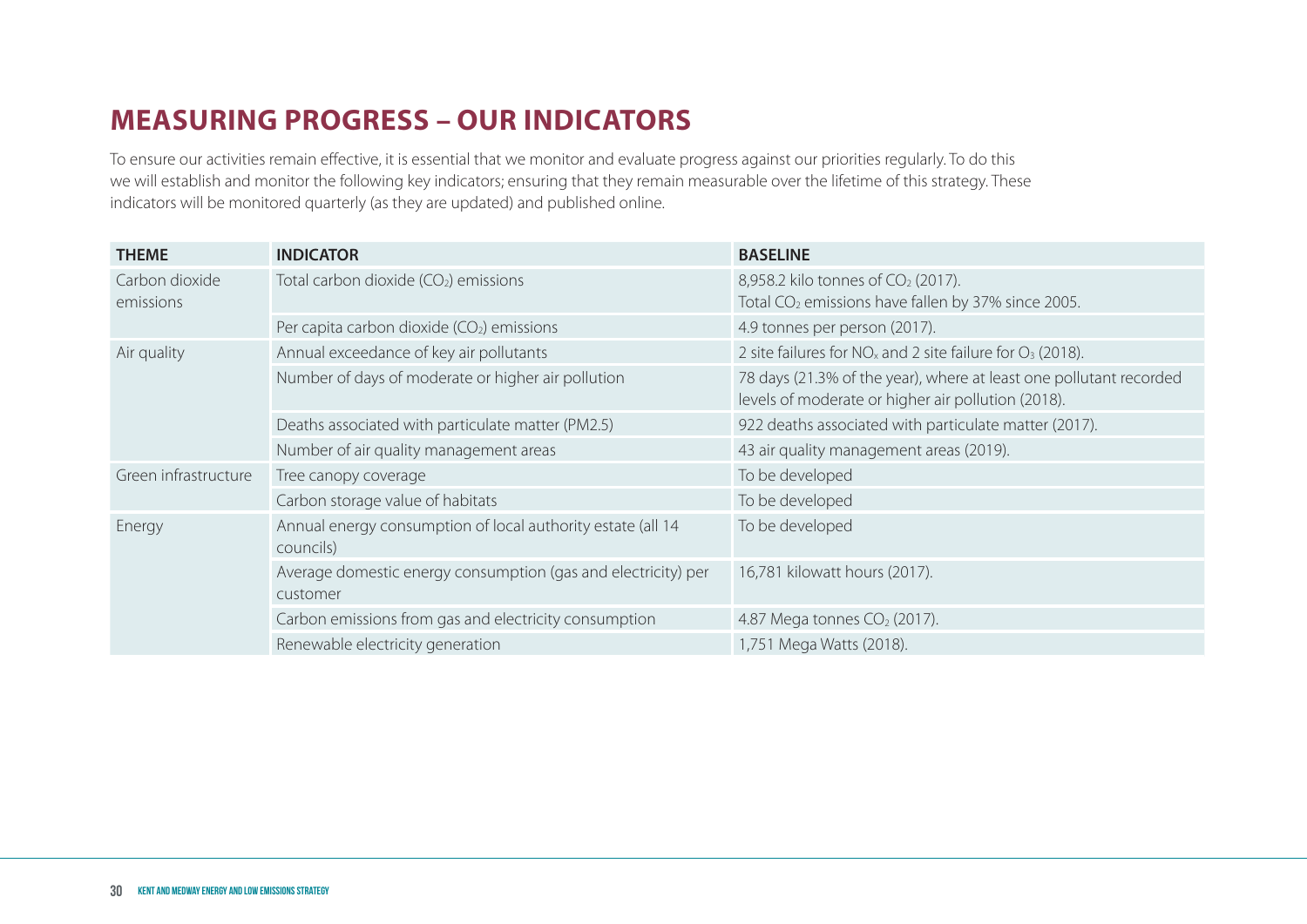| Transport          | Carbon emissions from the transport sector                   | 3,953.7 kilo tonnes of CO <sub>2</sub> (2017).                                                                                                 |
|--------------------|--------------------------------------------------------------|------------------------------------------------------------------------------------------------------------------------------------------------|
|                    | Active travel to school (walking, cycling, scooting)         | 64.2% of primary school children. 36.6% of secondary school<br>children (2018).                                                                |
|                    | Active travel to work (census data - updated every 10 years) | In 2011, 32% of people that work within 5km of their home actively<br>travelled to work in Kent.                                               |
|                    | Journey delays on local A-roads (excluding Medway)           | 35.4 seconds per vehicle per mile (2018).                                                                                                      |
|                    | Journey delays on local A-roads (Medway only)                | 46.9 seconds per vehicle per mile (2018).                                                                                                      |
|                    | Electric Vehicle Registrations                               | 4,845 electric vehicle registrations (December 2019).                                                                                          |
|                    | Road transport fuel consumption                              | 1,182,943 tons of oil equivalent.                                                                                                              |
|                    | Number of car share / car clubs in operation                 | To be developed                                                                                                                                |
|                    | Kilometres of footpath/cycle lane improved                   | To be developed                                                                                                                                |
| Housing and health | Households in fuel poverty                                   | 73,010 (9.6%) households in fuel poverty (2017).                                                                                               |
|                    | Excess winter deaths                                         | 1,610 excess winter deaths<br>29.6% averaged excess winter mortality (2017/18).                                                                |
|                    | Carbon emissions from the domestic sector                    | 2,585.9 kilo tonnes of CO <sub>2</sub> (2017).                                                                                                 |
|                    | Household water consumption                                  | To be developed                                                                                                                                |
|                    | Energy Performance Certificate (EPC) rating of homes         | 83% of new builds had an EPC rating of A or B (2018).<br>16% of all domestic EPC lodgements were rated A or B for energy<br>efficiency (2018). |
|                    | Number of energy efficiency measures installed in homes      | To be developed                                                                                                                                |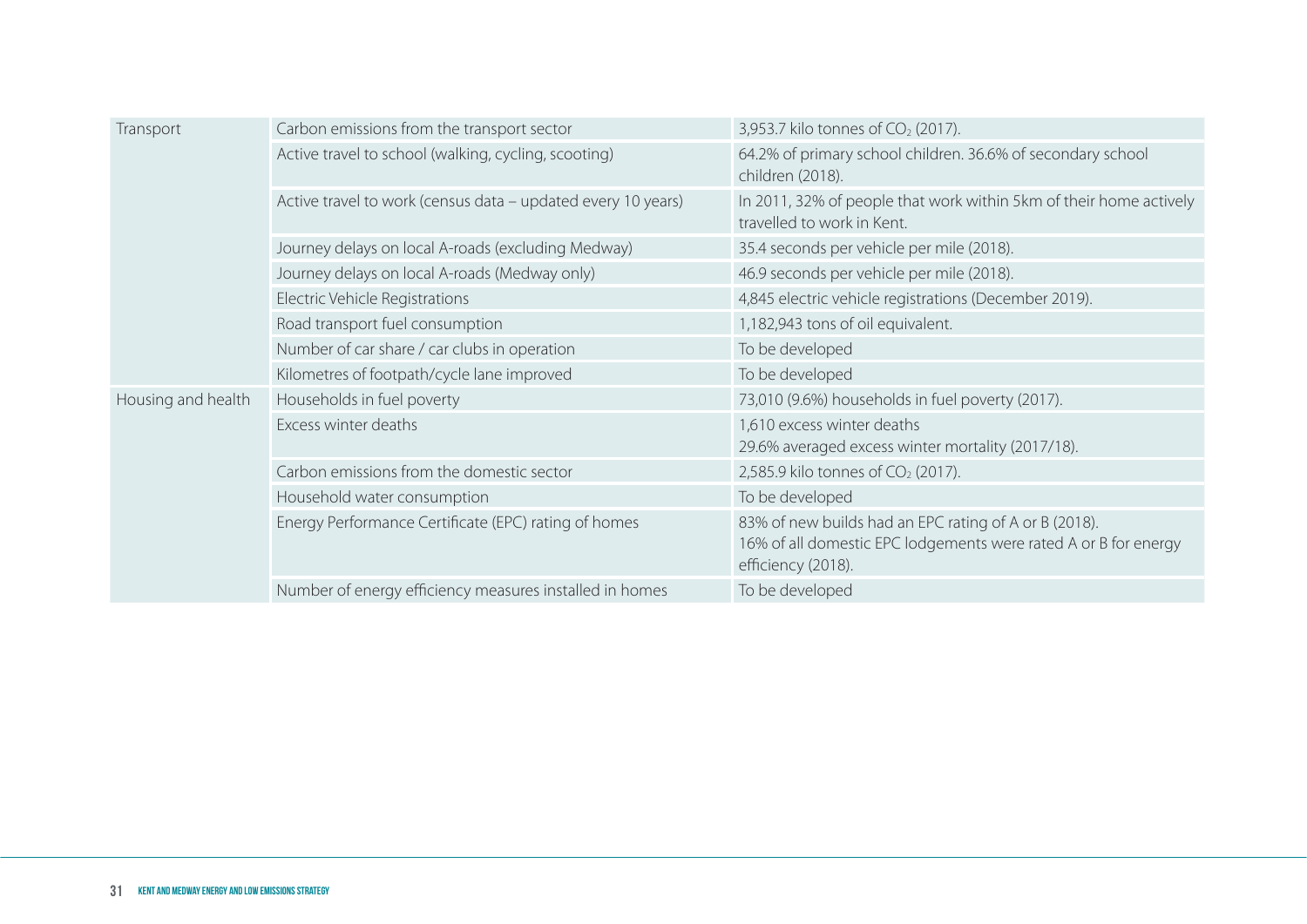### **GLOSSARY**

**Active travel -** Travel and transport by physically active modes of transport such as cycling, walking or scooting.

**Air quality -** The composition of the air in terms of how much pollution it contains.

**Air Quality Management Areas (AQMAs) –** Where Local Authorities have found that air pollution objectives have been exceeded or are not likely to be achieved, an Air Quality Management Area must be declared. The size of these areas is not predefined and can vary.

**Department for Business, Energy and Industrial Strategy (BEIS) –** Formed in 2016 The Department for Business, Energy and Industrial strategy is a government department responsible for business,

industrial strategy, science and innovation and energy and climate change policy. **Car club –** Car clubs allow you to rent a car by the

hour. Car clubs offer the benefits of using a car without the expense or inconvenience of maintaining and running your own car.

**Clean energy –** Energy that is not produced from fossil fuels (coal, oil or natural gas)

**Clean growth –** set out in the Government's Clean Growth Strategy, the concept aims to lower carbon emissions, protecting the environment and meeting our climate change obligations, whilst stimulating growth and prosperity, increasing earning power and creating and supporting thousands of jobs.

**Combined Heat and Power (CHP) -** When electricity is generated, up to 60% of the energy can be wasted as lost heat. Combined Heat and Power schemes are designed to recover most of this waste heat and use it to power a turbine and generate more electricity.

**Department for Environment, Farming and Rural Affairs (DEFRA) –** Formed in 2001, the Department for Environment, Food and Rural Affairs is the government department responsible for environmental protection, food production and standards, agriculture, fisheries and rural communities in England.

**District heating -** A district heating system is a network of insulated pipes, which delivers heat (or chilled water) from a centralised energy centre to multiple end users [see also Heat Network].

**Energy Performance Certificate (EPC) -** EPCs are intended to inform potential buyers or tenants about the energy performance of a building, so they can consider energy efficiency as part of their investment or business decision. The scale is from A-G, A being the most efficient.

**Energy switching –** a process carried out by consumers aiming to reduce their energy bills by changing their energy provider.

**Excess Winter Deaths –** is defined as the difference between the number of deaths which occurred in winter (December to March) and the average number of deaths during the preceding months (August to November) and the subsequent four months (April to July).

**Flexible working -** Flexible working is a way of working that suits an employee's needs, for example having flexible start and finish times, or working from home.

**Fuel poverty -** Fuel poverty in England is measured by the Low Income High Costs definition, which considers a household to be in fuel poverty if they have fuel costs that are above average (the national median level) and where if they were to spend that amount, they would be left with a residual income below the official poverty line.

**Geographic Information Systems (GIS) –** A

computer system that allows analysis of spatial data by organising layers of information into visual maps and 3D scenes. Commonly used GIS applications are ArcGIS and MapInfo.

**Greenhouse gases -** As defined under the Kyoto Protocol, these include:

**Carbon dioxide (CO2) Methane (CH4) Nitrous oxide (N2O)**

**Hydrofluorocarbons (HFCs) Perfluorocarbons (PFCs) Sulphur hexafluoride (SF6)**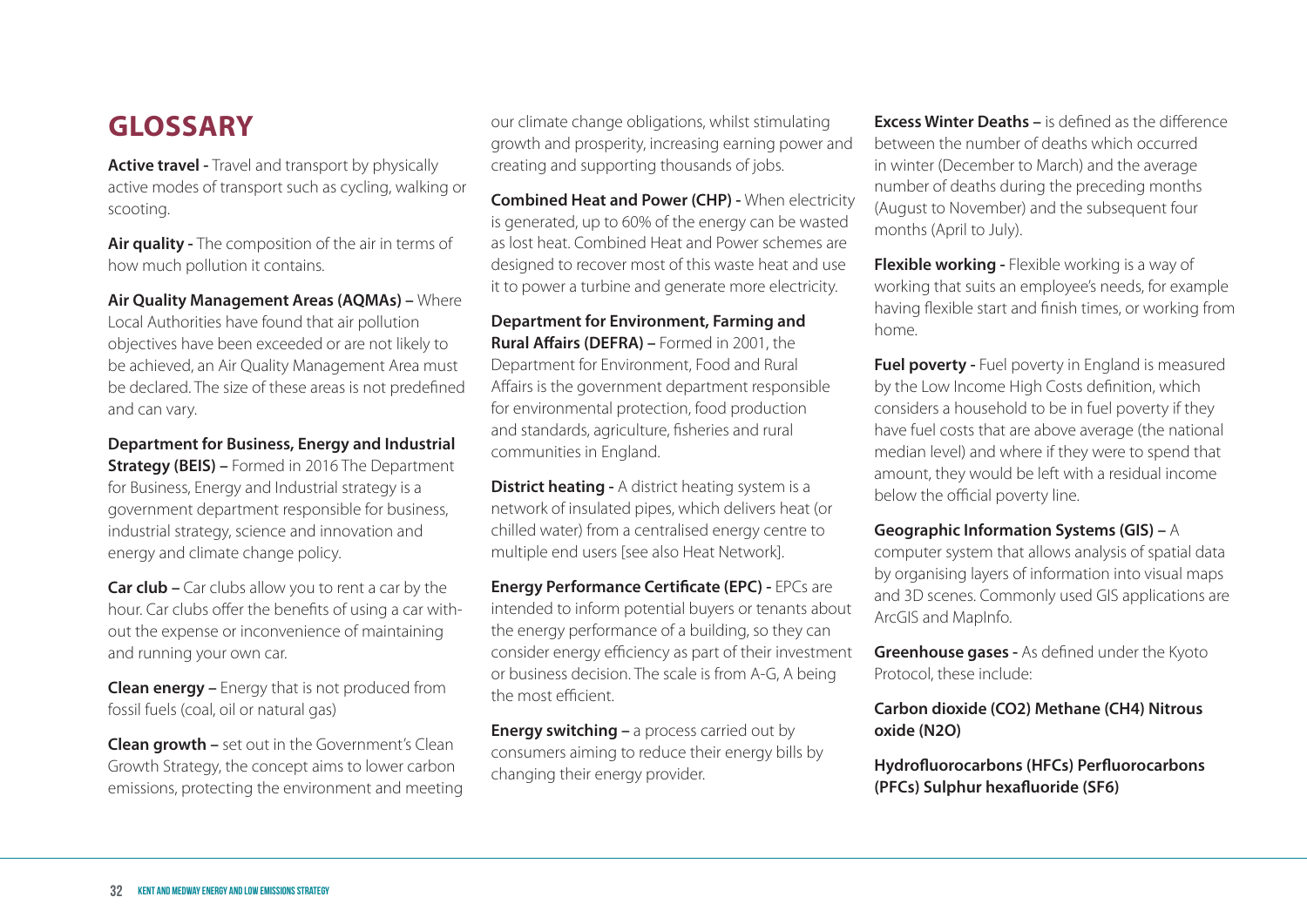**Green infrastructure -** Green infrastructure is a network of multi-functional green space, both new and existing, both rural and urban, which supports the natural and ecological processes and is integral to the health and quality of life of sustainable communities.

#### **Growth and Infrastructure Framework –**

prepared by Kent County Council to provide a view of emerging development and infrastructure requirements to support growth across Kent and Medway. It provides a strategic framework across the County, for identifying and prioritising investment across a range of infrastructure, for planned growth up to 2031.

**Hard-to-treat homes –** homes that cannot accommodate routine, cost-effective energy efficiency measures. Homes considered hard-to-treat are often not connected to the gas network or are built with solid walls (without a cavity); this includes older properties and park homes.

**Heat networks -** A heat network, sometimes called district heating, is a distribution system of insulated pipes that takes heat from a central source and delivers it to a number of domestic or non-domestic buildings. The heat source might be a facility that provides a dedicated supply to the heat network, such as a combined heat and power plant; or heat recovered from industry and urban infrastructure, canals and rivers, or energy from waste plants.

**Local Enterprise Partnership (LEP) –** LEPs are locally owned partnerships between local authorities and

businesses They play a central role in determining local economic priorities and undertaking activities to drive economic growth and the creation of local jobs.

**Low Carbon Across the South East (LoCASE) –** An EU funded project set up to help businesses tackle and adapt to climate change, by aiming to reduce costs by cutting emissions and promoting the opportunities of the low carbon and environmental goods and services market.

**Low carbon economy -** An economy which has a minimal output of greenhouse gas emissions.

**Mega Watt (MW) -** a measure of power, one million watts.

**Net-zero –** Achieving net-zero carbon emissions by deeply cutting emissions, with remaining emissions offset by removal from the atmosphere (eg. by trees or technology).

**Renewable energy -** Energy produced using naturally replenishing resources. This includes solar power, wind, wave, tide and hydroelectricity. Wood, straw and waste are often called solid renewable energy, while landfill gas and sewerage gas can be described as gaseous renewables.

#### **Small and Medium Sized Enterprises (SMEs) -**

Micro, small and medium-sized enterprises who employ fewer than 250 people and which have an annual turnover of less than £25 million.

**Superfast broadband -** In the UK, 'superfast' broadband is defined as a connection with download speeds of 24Mb or above.

**Sustainable development -** Development that meets the needs of the present without compromising the ability of future generations to meet their own needs. It is central to the economic environmental and social success of the country and is the core principle underpinning the National Planning Policy Framework.

**Tri-LEP –** A term used to describe collaboration between the South East, Coast to Capital and Enterprise M3 Local Economic Partnerships. The Tri-LEP area covers much of south east England including Kent, Sussex, Surrey, Hampshire and Essex.

**Ultra-Low Emission Vehicles (ULEVs) –** Ultra low emission vehicles (ULEVs), also known as plug-in vehicles, emit extremely low levels of motor vehicle emissions compared to traditional petrol or diesel vehicles.

**Vulnerable resident –** A term for an individual who is at risk of harm due to life circumstances such as being homeless, frail or elderly or has a mental or physical illness.